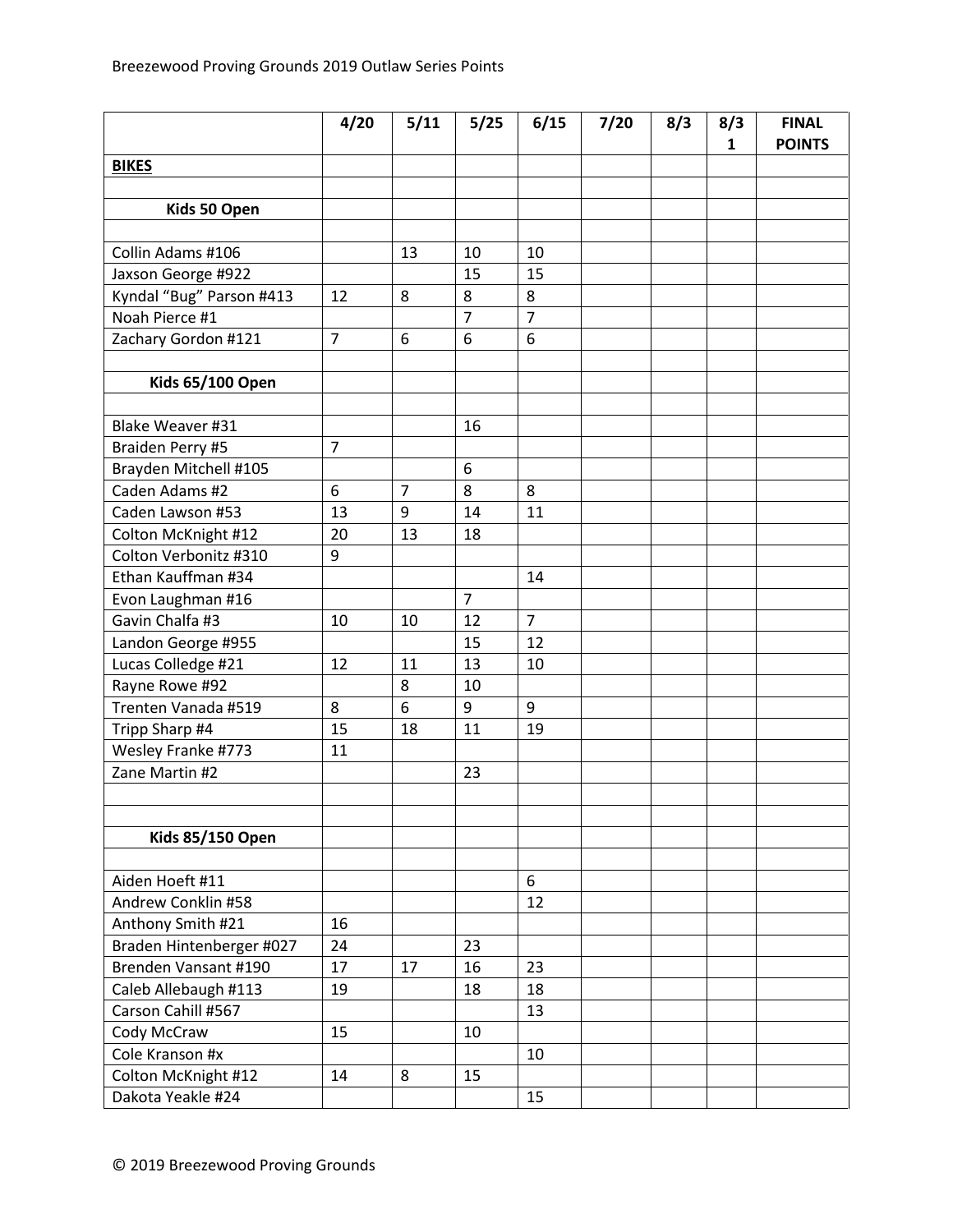| David Swinger #773          | 10             |                | 13             |                |  |  |
|-----------------------------|----------------|----------------|----------------|----------------|--|--|
| Ezra Fresques #328          | 8              |                |                |                |  |  |
| Justin Fandl #26            | 6              | 12             |                |                |  |  |
| Kyle Cunningham #219        | 12             |                |                |                |  |  |
| Landon George #955          |                |                | 8              | 8              |  |  |
| Odin Cretin #108            | 9              | 9              | 9              |                |  |  |
| Parker Nowell #12           |                |                |                | 9              |  |  |
| R Jay Dobson #65            | 13             | 10             | 11             | 14             |  |  |
| TJ Delawder #407            | $\overline{7}$ | 6              | $\overline{7}$ | $\overline{7}$ |  |  |
| Trent Hazelton #723         |                |                |                | 11             |  |  |
| Tripp Sharp #4              | 11             | $\overline{7}$ | 12             | 16             |  |  |
| Zane Martin #28             |                |                | 14             |                |  |  |
|                             |                |                |                |                |  |  |
| <b>Kool Boy</b>             |                |                |                |                |  |  |
|                             |                |                |                |                |  |  |
| Anthony Smith #21           | 10             |                |                |                |  |  |
| Austin Dotson #69           |                | $\overline{7}$ |                | 9              |  |  |
| Broc Bonamo #221            | 9              | 11             |                |                |  |  |
| Chase Bonamo #211           |                | 15             | 14             |                |  |  |
| Cody McCraw #77             | 8              |                |                |                |  |  |
| Cooper Gordan #16           |                |                |                | 25             |  |  |
| Dane Shaw #916              | 16             | 16             | 13             |                |  |  |
| Dayne Miller #28            | 25             | 17             | 16             | 18             |  |  |
| Devin Halaburda #120        | 13             | 10             |                |                |  |  |
| Ethan Schwartz #826         | 18             | 19             |                | 16             |  |  |
| Ezra Fresques #328          | 14             | 18             |                |                |  |  |
| Gauge Keith #22             |                |                |                | 10             |  |  |
| Isaac Ivosevich #23         |                |                | 10             |                |  |  |
| Jared Scott #42             | 17             | 14             |                |                |  |  |
| Jason Glaze #26             |                | 9              | 8              |                |  |  |
| Joshua Moore #247           |                | 26             |                |                |  |  |
| Kaige Norris #22            | 12             |                |                | 13             |  |  |
| Kyle Cunningham #219        |                |                | 12             | 15             |  |  |
| Leigha Rotz #91             |                |                |                | 17             |  |  |
| Logan Beachley #804         |                |                | $\overline{7}$ | 8              |  |  |
| Matthew Vansant #189        | 20             | 21             | 21             | 20             |  |  |
| R Jay Dobson #65            | 11             | 8              |                | 11             |  |  |
| Scott Gray #12              | 15             | 12             | 11             | 14             |  |  |
| TJ Notarianni #4            |                | 13             | 9              | 12             |  |  |
|                             |                |                |                |                |  |  |
| <b>Two Stroke Only Open</b> |                |                |                |                |  |  |
|                             |                |                |                |                |  |  |
| Braden Hintenberger #027    |                |                | $9\,$          |                |  |  |
| Broc Bonamo #221            | $\overline{7}$ | $\overline{7}$ |                |                |  |  |
| Carson Cahill #567          |                |                |                | 6              |  |  |
| Clay Haulman #631           |                |                | 18             | 12             |  |  |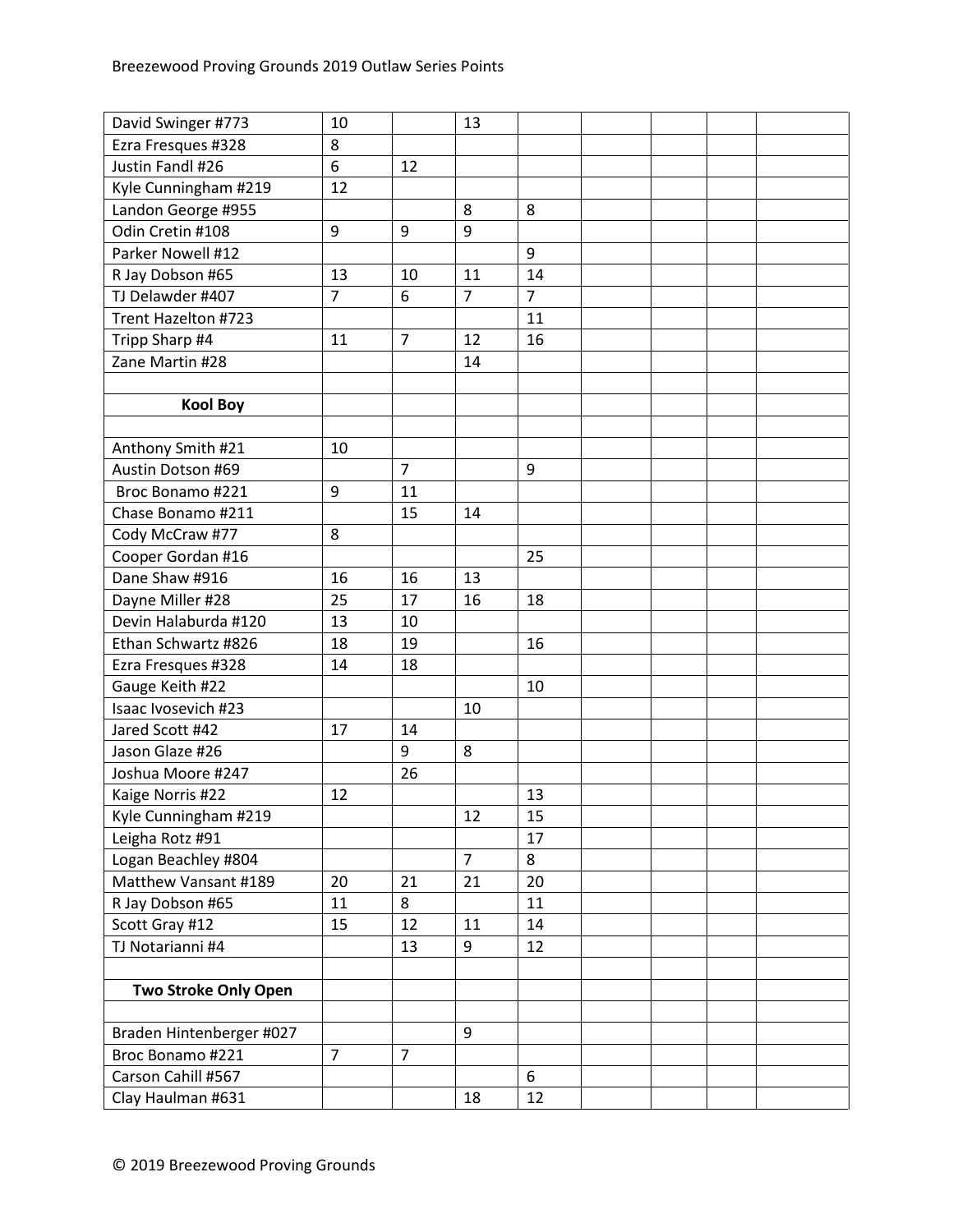| Dale Lewis #11          | 14              |                  |                 | 14              |  |  |
|-------------------------|-----------------|------------------|-----------------|-----------------|--|--|
| Dayne Miller #28        | 11              |                  | 11              | 10              |  |  |
| Devin Halaburda #120    |                 | 8                |                 |                 |  |  |
| Dustin Mallow #58       |                 | 21               |                 |                 |  |  |
| Erik Trostle #1         |                 |                  |                 | $\overline{7}$  |  |  |
| Evan Griffith #720      |                 | 9                |                 |                 |  |  |
| Ezra Fresquez #328      |                 | 12               |                 |                 |  |  |
| Grace Payne #12         | 10              |                  | $\overline{7}$  |                 |  |  |
| Henry Moore #262        | 12              |                  |                 |                 |  |  |
| Jason Hawkins #523      |                 |                  |                 | 9               |  |  |
| Jason Trevenen #74      | 9               |                  |                 |                 |  |  |
| Jeffrey Bennett #17     |                 | 13               |                 |                 |  |  |
| Justin Strubel #775     |                 |                  |                 | 21              |  |  |
| Kaleb Rudy #121         |                 | 10               |                 |                 |  |  |
| Mason Guelich #691      | 8               | 11               | 10              | 11              |  |  |
| Nicholas Luedtke #7     |                 |                  | 8               |                 |  |  |
| Randy Lawson #209       | 16              | 14               | 13              | 16              |  |  |
| Skylar Whittington #259 | 21              |                  |                 |                 |  |  |
| Steven Streletz #799    |                 |                  |                 | 8               |  |  |
| Wyatt Johnson #124      | 13              | 16               |                 | 13              |  |  |
|                         |                 |                  |                 |                 |  |  |
| <b>Women Open</b>       |                 |                  |                 |                 |  |  |
|                         |                 |                  |                 |                 |  |  |
| Cassie Rupp #09         | 13              | 13               | 12              | 8               |  |  |
| Debra Meszaros #59      | 8               | 6                | $\overline{7}$  |                 |  |  |
| Julie Strubel #335      | 6               |                  |                 |                 |  |  |
| Julie Strubel #335      |                 |                  |                 | 6               |  |  |
| Leigha Rotz #91         |                 |                  |                 | 13              |  |  |
| Robyn Greer #919        |                 | 8                |                 |                 |  |  |
|                         |                 |                  |                 |                 |  |  |
|                         |                 |                  |                 |                 |  |  |
| <b>Trophy Open</b>      |                 |                  |                 |                 |  |  |
|                         |                 |                  |                 |                 |  |  |
| Adam Miller #57         |                 | 3 <sup>rd</sup>  | 7 <sup>th</sup> |                 |  |  |
| Austin Hollen #224      |                 | 7 <sup>th</sup>  |                 |                 |  |  |
| Brandon Slebodnick #4   |                 |                  |                 | g <sup>th</sup> |  |  |
| Brody Shields #29       |                 |                  |                 | $5^{\text{th}}$ |  |  |
| Chuck Hropovich #09     |                 | 8 <sup>th</sup>  | $q^{th}$        | 8 <sup>th</sup> |  |  |
| Colt Shannon #220       |                 |                  | 3 <sup>rd</sup> |                 |  |  |
| Cristofer Duran #96     |                 |                  |                 | 7 <sup>th</sup> |  |  |
| Damon McCoy #x          |                 |                  |                 | 1 <sup>st</sup> |  |  |
| Derrick Hobbs #827      |                 | $10^{\text{th}}$ |                 |                 |  |  |
| Devin Lykens #04        |                 |                  |                 | 2 <sup>nd</sup> |  |  |
| Donovan Pierce #30      |                 | 6 <sup>th</sup>  |                 |                 |  |  |
| Dustin Mallow #58       | 2 <sup>nd</sup> |                  | 4 <sup>th</sup> |                 |  |  |
| Greg Asher #413         |                 |                  | 1 <sup>st</sup> |                 |  |  |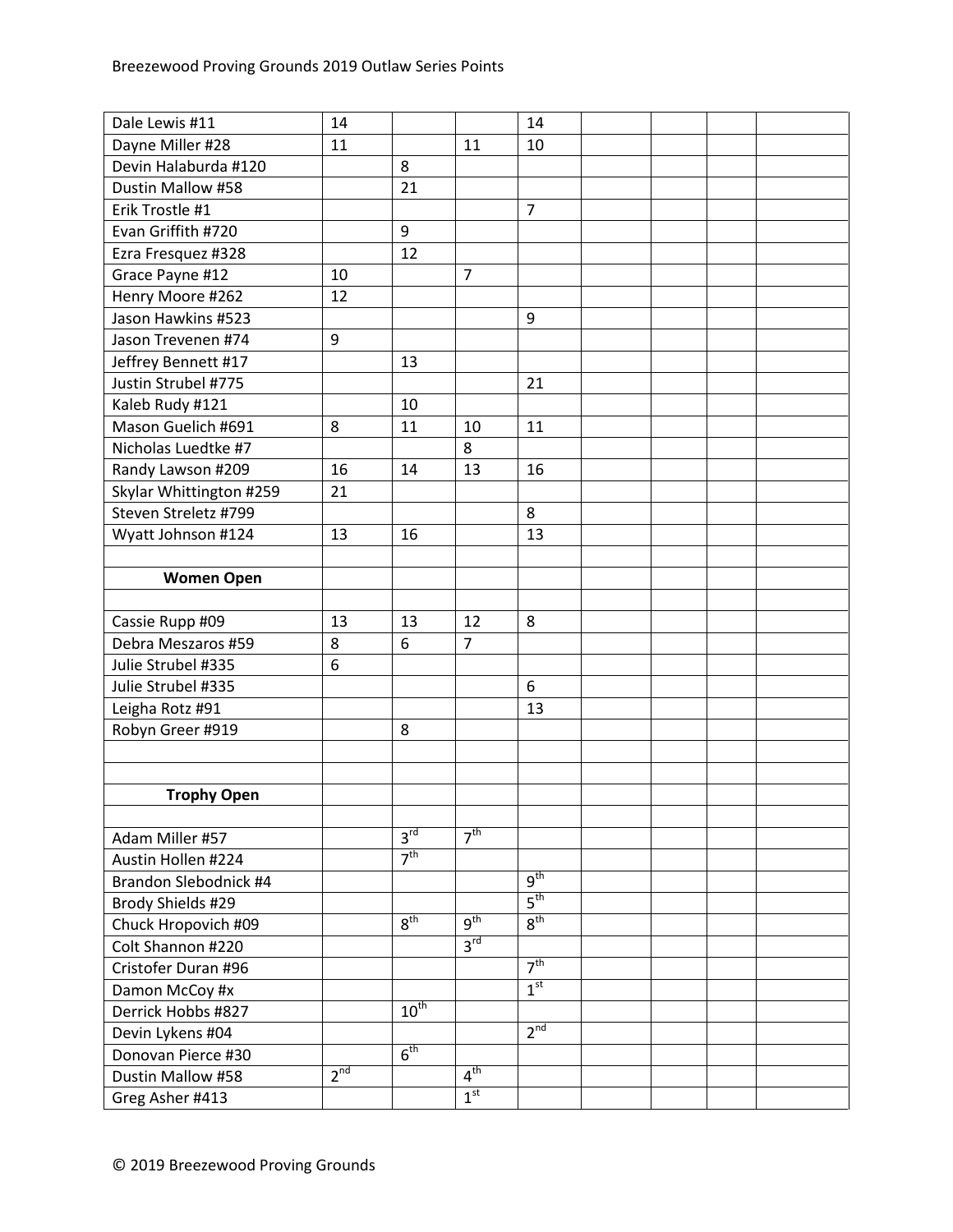| Hunter Hillyard #321             | 3 <sup>rd</sup>     | 2 <sup>nd</sup>  |                  |                      |  |       |                  |
|----------------------------------|---------------------|------------------|------------------|----------------------|--|-------|------------------|
| Jacob Burger #716                |                     | $11^{\text{th}}$ | $13^{\text{th}}$ |                      |  |       |                  |
| Jarrett Bellison #613            |                     |                  | 16 <sup>th</sup> | $10^{th}$            |  |       |                  |
| Jason Hawkins #523               | 8 <sup>th</sup>     |                  | $12^{th}$        |                      |  |       |                  |
| Josh Howser #718                 | 1 <sup>st</sup>     |                  | 6 <sup>th</sup>  |                      |  |       |                  |
| Joshua Hurst #41                 |                     |                  |                  | 6 <sup>th</sup>      |  |       |                  |
| Layne Pitta #124                 |                     | $q^{th}$         |                  |                      |  |       |                  |
| Michael Stewart #134             |                     | 4 <sup>th</sup>  |                  |                      |  |       |                  |
| Nathan Whittington #151          | 5 <sup>th</sup>     |                  |                  |                      |  |       |                  |
| Paul Hrubochak #735              |                     |                  | 8 <sup>th</sup>  |                      |  |       |                  |
| Richard Amari #7                 | 6 <sup>th</sup>     | 5 <sup>th</sup>  | $11^{th}$        | 4 <sup>th</sup>      |  |       |                  |
| Seth Jarvie #x                   |                     |                  | 2 <sup>nd</sup>  |                      |  |       |                  |
| Stash Breinich #158              | $\overline{7^{th}}$ |                  | $14^{th}$        |                      |  |       |                  |
| Tim Notarianni #32               |                     |                  | $16^{th}$        |                      |  |       |                  |
| TJ Notarianni #4                 |                     |                  | $15^{\text{th}}$ |                      |  |       |                  |
| Zach Coons #69                   | 4 <sup>th</sup>     | 1 <sup>st</sup>  | 5 <sup>th</sup>  | 3 <sup>rd</sup>      |  |       |                  |
|                                  |                     |                  |                  |                      |  |       |                  |
| 250 Beginner                     |                     |                  |                  |                      |  |       |                  |
|                                  |                     |                  |                  |                      |  |       |                  |
| Andy Claar #247                  |                     |                  | $\overline{7}$   | 11                   |  |       |                  |
| Austin Monroe #6                 |                     |                  | 10               | 8                    |  |       |                  |
| <b>Bolton Molonos Zomaua #23</b> | 19                  |                  |                  |                      |  |       |                  |
| Brady Chrisko #538               |                     | $31-1^\text{st}$ | $27 - 2^{nd}$    | $27-1$ <sup>st</sup> |  | $---$ | <b>Bump to B</b> |
| Brandon Beam #16                 |                     | $25 - 3^{rd}$    | $25-2^{nd}$      |                      |  |       |                  |
| Brandon Pritchard #71x           | 13                  | 9                |                  |                      |  |       |                  |
| Brandon Slebodnick #40           |                     | 19               |                  | 18                   |  |       |                  |
| Bryan Michaels #295              |                     |                  |                  | $\overline{7}$       |  |       |                  |
| Cesar Checha #127                | 10                  |                  |                  |                      |  |       |                  |
| Chase Bonamo #211                |                     |                  | 12               |                      |  |       |                  |
| Chris Brumbaugh #238             | 18                  |                  |                  |                      |  |       |                  |
| Chris Hazelton #65               | 27                  | 23               | 22               | $20-3$ <sup>rd</sup> |  |       |                  |
| Colby Troutman #555              | 16                  | 11               | 16               | 17                   |  |       |                  |
| Colton Walls #1                  |                     |                  | 19               | 19                   |  |       |                  |
| Dane Shaw #916                   | 17                  | 14               | 13               |                      |  |       |                  |
| David Pineda #173                |                     | 22               |                  |                      |  |       |                  |
| Dawson Ziegler #38               | $25 - 3^{rd}$       | 22               | 21               |                      |  |       |                  |
| Derek Haller #648                |                     |                  | 13               |                      |  |       |                  |
| Derek Richards #202              |                     | 10               | 18               | 13                   |  |       |                  |
| Deric Clark #84                  | 21                  | 18               | 17               | $20 - 3^{rd}$        |  |       |                  |
| Doug Frable #92x                 |                     | $\overline{7}$   | 8                | 10                   |  |       |                  |
| Drew Emerick #37                 | 13                  | 11               |                  |                      |  |       |                  |
| Edin Folgar #22                  | 11                  |                  | 9                |                      |  |       |                  |
| Enrique #10                      |                     | 13               |                  | 14                   |  |       |                  |
| Eric Swiger #107                 |                     |                  |                  | 10                   |  |       |                  |
| Evan Griffith #720               |                     | 15               |                  |                      |  |       |                  |
| Ferdy Medrano #920               |                     | 23               |                  |                      |  |       |                  |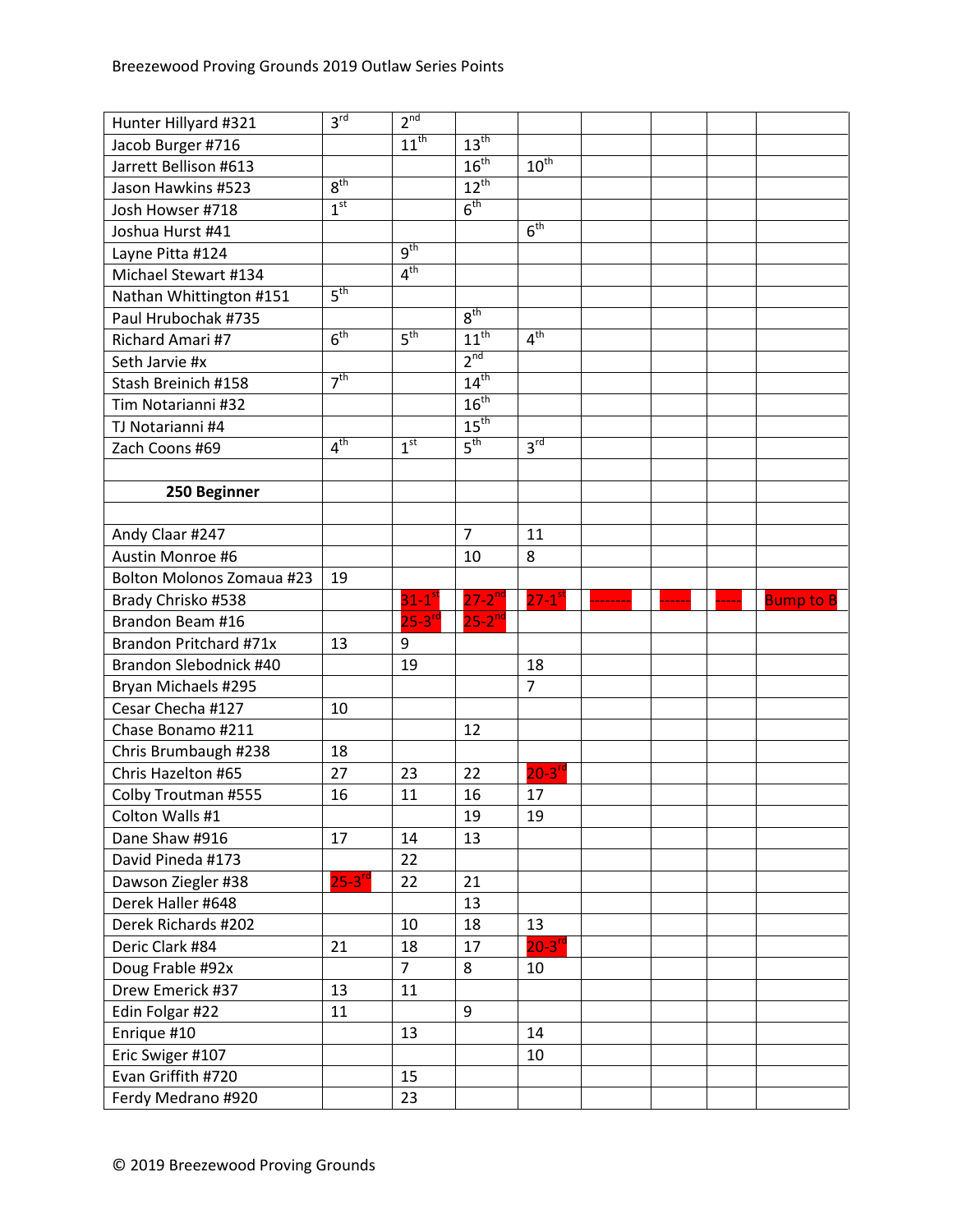| Gage Allebaugh #118   | 23                   |                | $30-1$        | $27 - 1$ <sup>s</sup> |  |  |
|-----------------------|----------------------|----------------|---------------|-----------------------|--|--|
| Glenn Smith #8        | 16                   |                |               |                       |  |  |
| Greg Seltzer #10      |                      | 16             | $25 - 3^{rc}$ | $22-2^{nd}$           |  |  |
| Hunter Shannon #5     |                      | 16             | 23            |                       |  |  |
| Isaac Born #116       | 20                   | 21             |               |                       |  |  |
| Isaac Ivosevich #23   |                      |                | 11            |                       |  |  |
| Jacob Barton #47      |                      | 8              |               |                       |  |  |
| Jason Glaze #26       |                      |                | 14            | 11                    |  |  |
| Javier Mejia #84      |                      | 8              |               |                       |  |  |
| Jeffrey Bennett #17   | $31-1$ <sup>st</sup> | 18             |               |                       |  |  |
| Jeremy McCauley #103  | 15                   | 10             | 18            | 16                    |  |  |
| Josh Stringfellow #61 |                      |                |               | 8                     |  |  |
| Joshua Moore #247     |                      | $27 - 2^{nd}$  |               |                       |  |  |
| <b>Kike #10</b>       |                      |                | 14            |                       |  |  |
| Kyle Cunningham #219  |                      |                |               | 16                    |  |  |
| Lance Hughes #48      |                      | 9              | 20            |                       |  |  |
| Levi Bisel #39        | 23                   | 20             |               |                       |  |  |
| Logan Beachley #804   | 10                   | 6              |               |                       |  |  |
| Matt Adams #9x        |                      | 17             | 22            | 19                    |  |  |
| Matt Gilbert #393     |                      |                | 17            |                       |  |  |
| Matthew Phillips #41  | 14                   |                |               | 15                    |  |  |
| Michael Scott #223    |                      | 24             |               |                       |  |  |
| Noah Giles #115       | 20                   | 14             | 21            | 17                    |  |  |
| Paul Mosko #153       |                      |                | 9             |                       |  |  |
| Peter McDougall #391  |                      |                | 11            |                       |  |  |
| Rayner Guzman #484    | 15                   | 12             | 12            |                       |  |  |
| Richard Smith #117    |                      | 19             |               | 18                    |  |  |
| Robert Schiller #3    | 12                   | 6              | 10            |                       |  |  |
| Ronnie Beltowski #52  | 12                   |                |               |                       |  |  |
| Ryan Gerczak #6       |                      |                |               | 9                     |  |  |
| Sam Wilson #131       | 21                   |                |               |                       |  |  |
| Scott Gray #12        | 14                   | 12             | 15            | 13                    |  |  |
| Scott Walter #714     | 11                   | $\overline{7}$ |               |                       |  |  |
| Tanner Adams #72      | $32-1$ <sup>st</sup> | $26 - 2^{nd}$  |               |                       |  |  |
| TJ Martin #386        | 18                   | $24 - 3^{rd}$  | 16            |                       |  |  |
| TJ Notarianni #4      |                      |                |               | 14                    |  |  |
| Tom Terrill #360      |                      |                |               | 12                    |  |  |
| Travis Mclaughlin #71 | 19                   | 13             | 24            | 15                    |  |  |
| Travis Ritter #420    | 22                   | 17             | 19            | 12                    |  |  |
| Travis Weisner #799   | 22                   |                | $23 - 3^{10}$ |                       |  |  |
| Trevor Cramer #8      |                      |                |               | 9                     |  |  |
| Tyler Adams #710      | $24 - 3^{rd}$        |                |               | $22 - 2^{nd}$         |  |  |
| Tyler Asher #613      |                      |                | 8             |                       |  |  |
| Tyler Bobik #122      | $24-2$ <sup>nd</sup> | 15             |               |                       |  |  |
| Tyler Hill #512       | 17                   | 21             | 20            |                       |  |  |
| Tyler Lanza #182      |                      | 20             | 15            |                       |  |  |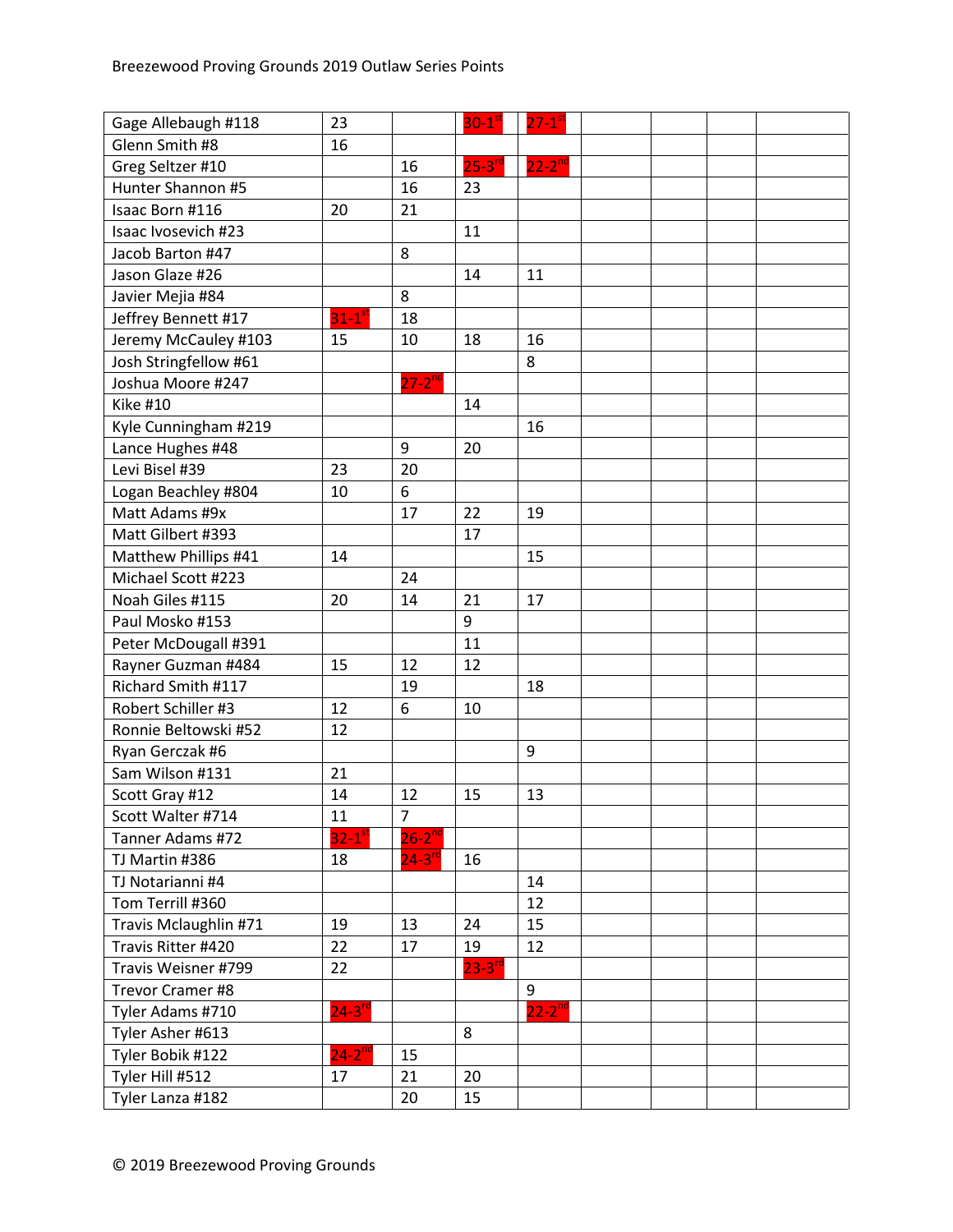| Zach Kendig #149                 | $26 - 2^{nd}$        | $32-1$ <sup>st</sup> | $32 - 1$ <sup>st</sup> |                      |  | <b>Bump to B</b> |
|----------------------------------|----------------------|----------------------|------------------------|----------------------|--|------------------|
|                                  |                      |                      |                        |                      |  |                  |
|                                  |                      |                      |                        |                      |  |                  |
|                                  |                      |                      |                        |                      |  |                  |
| 450 Beginner                     |                      |                      |                        |                      |  |                  |
|                                  |                      |                      |                        |                      |  |                  |
| Andrew Armstrong #46             | $21-2$ <sup>nd</sup> |                      |                        |                      |  |                  |
| Andy Morelli #52                 | 17                   | 24                   | 15                     |                      |  |                  |
| Austin Brochi #477               |                      |                      |                        | 11                   |  |                  |
| <b>Bolton Molonos Zomova #23</b> | 9                    |                      |                        |                      |  |                  |
| Brady Chrisko #538               |                      |                      |                        | 26                   |  |                  |
| Brandon Beam #16                 |                      |                      | $26-1$ <sup>st</sup>   |                      |  |                  |
| Bryan Michaels #295              |                      |                      |                        | 13                   |  |                  |
| Cesar Chechol #127               | 11                   |                      |                        |                      |  |                  |
| Chance Rayhart #110              | $21-2^{nd}$          |                      |                        |                      |  |                  |
| Chris Brumbaugh #238             | 16                   |                      |                        |                      |  |                  |
| Colton Walls #1                  |                      |                      | 10                     | 28                   |  |                  |
| Cory Bobolsky #18                |                      |                      | 16                     | 20                   |  |                  |
| Cristofer Duran #96              |                      |                      |                        | $32-3$ <sup>rd</sup> |  |                  |
| Daniel Snyder #685               | 10                   |                      |                        |                      |  |                  |
| David Pineda #173                |                      | 21                   |                        |                      |  |                  |
| Dawson Ziegler #38               | 11                   | 13                   | 12                     |                      |  |                  |
| Dennis Billie #20                | 12                   |                      | 12                     | 17                   |  |                  |
| Edin Folgar #22                  | 8                    |                      | 13                     |                      |  |                  |
| Enrique #10                      | 12                   | 10                   |                        | 27                   |  |                  |
| Ferdy Medrano #920               |                      | 23                   |                        |                      |  |                  |
| Ferdy Sosa #92                   | 16                   |                      |                        |                      |  |                  |
| George Billie #35                |                      |                      |                        | 24                   |  |                  |
| Hunter Wright #2                 |                      | 15                   | 8                      | 19                   |  |                  |
| Jacob O'Rourke #318              |                      |                      |                        | 12                   |  |                  |
| James Groh #610                  | 17                   | 29                   | 16                     |                      |  |                  |
| Jason Hawkins #523               | 13                   | 28                   | 17                     | 31                   |  |                  |
| Javier Mejia #84                 |                      | 12                   |                        |                      |  |                  |
| Jeffrey Bennett #17              | $26-1$ <sup>st</sup> | $32-2^{nd}$          |                        |                      |  |                  |
| John Conklin #4                  |                      | 20                   |                        |                      |  |                  |
| Jordan Bishop #634               |                      | 26                   | $21-2^{nd}$            | $39-1^{st}$          |  |                  |
| Justin Adams #22                 |                      | 8                    | 14                     | 10                   |  |                  |
| Justin Allen #929                |                      | $30-3$ <sup>rd</sup> | 17                     |                      |  |                  |
| Kenny Callahan #510              |                      |                      |                        | 14                   |  |                  |
| <b>Kike #10</b>                  |                      |                      | 15                     |                      |  |                  |
| Levi Bisel #39                   | 15                   | 16                   |                        |                      |  |                  |
| Linn McCulley #823               |                      | 17                   |                        |                      |  |                  |
| Mark Stewart #47                 |                      |                      |                        | 15                   |  |                  |
| Matt Adams #9x                   |                      |                      |                        | 22                   |  |                  |
| Matt Gilbert #393                |                      |                      | 14                     |                      |  |                  |
| Michael Cox #248                 |                      | 11                   |                        |                      |  |                  |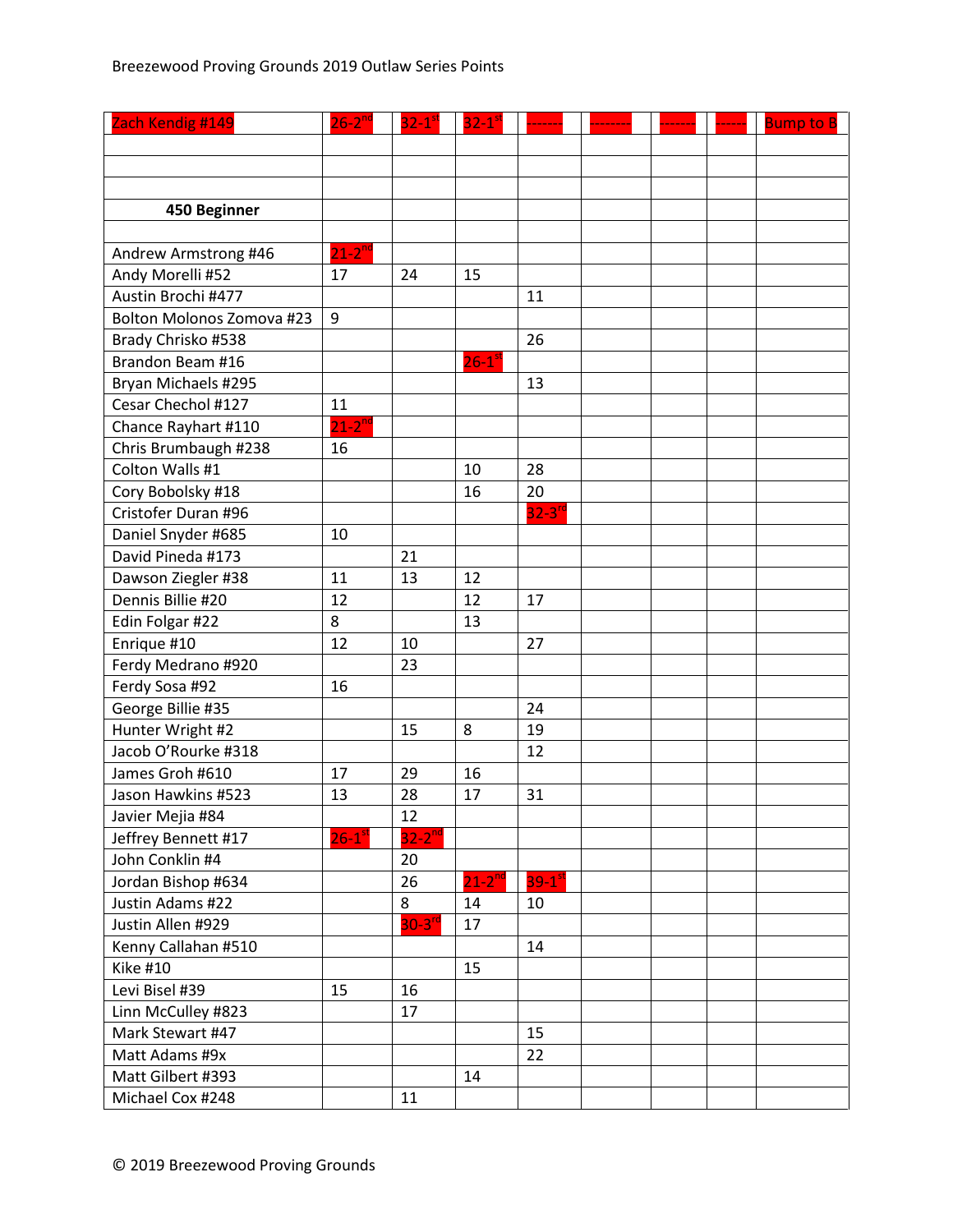| Michael Hardesty #48       |               |                      |                        | 18                   |  |  |
|----------------------------|---------------|----------------------|------------------------|----------------------|--|--|
| Michael Vanada #413        | 14            | 14                   |                        | 23                   |  |  |
| Nick Robertson #94         | 14            |                      |                        |                      |  |  |
| Noah Giles #115            | 15            | 25                   | $21-2$ <sup>nd</sup>   | 21                   |  |  |
| Noah Padisak #119          |               |                      | 11                     |                      |  |  |
| Peter McDougall #391       |               |                      | 13                     |                      |  |  |
| Rayner Guzman #484         | 13            | 22                   |                        |                      |  |  |
| RJ Wilson #69              |               |                      |                        | 16                   |  |  |
| Ryan Taylor #11            |               | 19                   |                        |                      |  |  |
| Sam Wilson #131            | 18            |                      |                        |                      |  |  |
| Tanner Adams #72           | 9             |                      |                        |                      |  |  |
| Thorn Brothers #151        |               | 9                    |                        |                      |  |  |
| Travis McLaughlin #71      | 10            | 18                   | 11                     | 25                   |  |  |
| Travis Ritter #420         | 18            | 27                   | $19 - 3^{n}$           | 29                   |  |  |
| Travis Weisner #799        | $19-3$ rd     |                      | 18                     |                      |  |  |
| Tyler Adams #710           | $19 - 3^{rd}$ |                      |                        | $34-2$ <sup>nd</sup> |  |  |
| Tyler Asher #613           |               |                      | 9                      |                      |  |  |
| Zach Kendig #149           |               | $37-1$ <sup>st</sup> | $26 - 1$ <sup>st</sup> |                      |  |  |
| Zach Rienhardt #103        |               |                      | $19-3$ <sup>rd</sup>   |                      |  |  |
| Zach Wendt #293            |               |                      | 18                     | 30                   |  |  |
|                            |               |                      |                        |                      |  |  |
| 250 Intermediate           |               |                      |                        |                      |  |  |
|                            |               |                      |                        |                      |  |  |
| Aaron Dravk #607           | 13            |                      |                        |                      |  |  |
| <b>Bradley Hopkins #26</b> |               | 19                   | 22                     |                      |  |  |
| Brady Lanzendorfer #754    |               | 18                   |                        | 14                   |  |  |
| Calob Walls #259           |               |                      | 17                     |                      |  |  |
| Cody Shaffer #23           |               |                      |                        | 13                   |  |  |
| Cooper Gordan #16          |               |                      |                        | 27                   |  |  |
| Corey Doughten #661        | 24            |                      |                        |                      |  |  |
| Dayne Miller #28           | 22            | 13                   | 19                     | 15                   |  |  |
| Donny Mielnick #401        |               |                      | 29                     |                      |  |  |
| Donovan Pierce #30         |               | 15                   |                        |                      |  |  |
| Dustin Mallow #58          | 29            |                      |                        |                      |  |  |
| Ezra Fresquez #328         |               | $\overline{7}$       |                        |                      |  |  |
| Gage Riggle #101           |               |                      |                        | 11                   |  |  |
| Jacob Barton #47           | 8             |                      |                        |                      |  |  |
| Jared Scott #42            |               | 9                    |                        |                      |  |  |
| Jason Roush #28x           |               | 6                    | 12                     | 10                   |  |  |
| Justin Verbonitz #410      | 9             |                      | 11                     | 8                    |  |  |
| Kevin Clark #87            | 10            | 10                   | 14                     |                      |  |  |
| Kyle Hott #19              | 15            |                      |                        |                      |  |  |
| Mark Compton #423          | 17            | 16                   | 15                     | 16                   |  |  |
| Mason Guelich #691         | 16            | 11                   | 18                     | 18                   |  |  |
| Matthew Vansant #189       | 12            | 17                   | 24                     | 22                   |  |  |
| Michael Novella #319       | 19            | 14                   | 9                      | 12                   |  |  |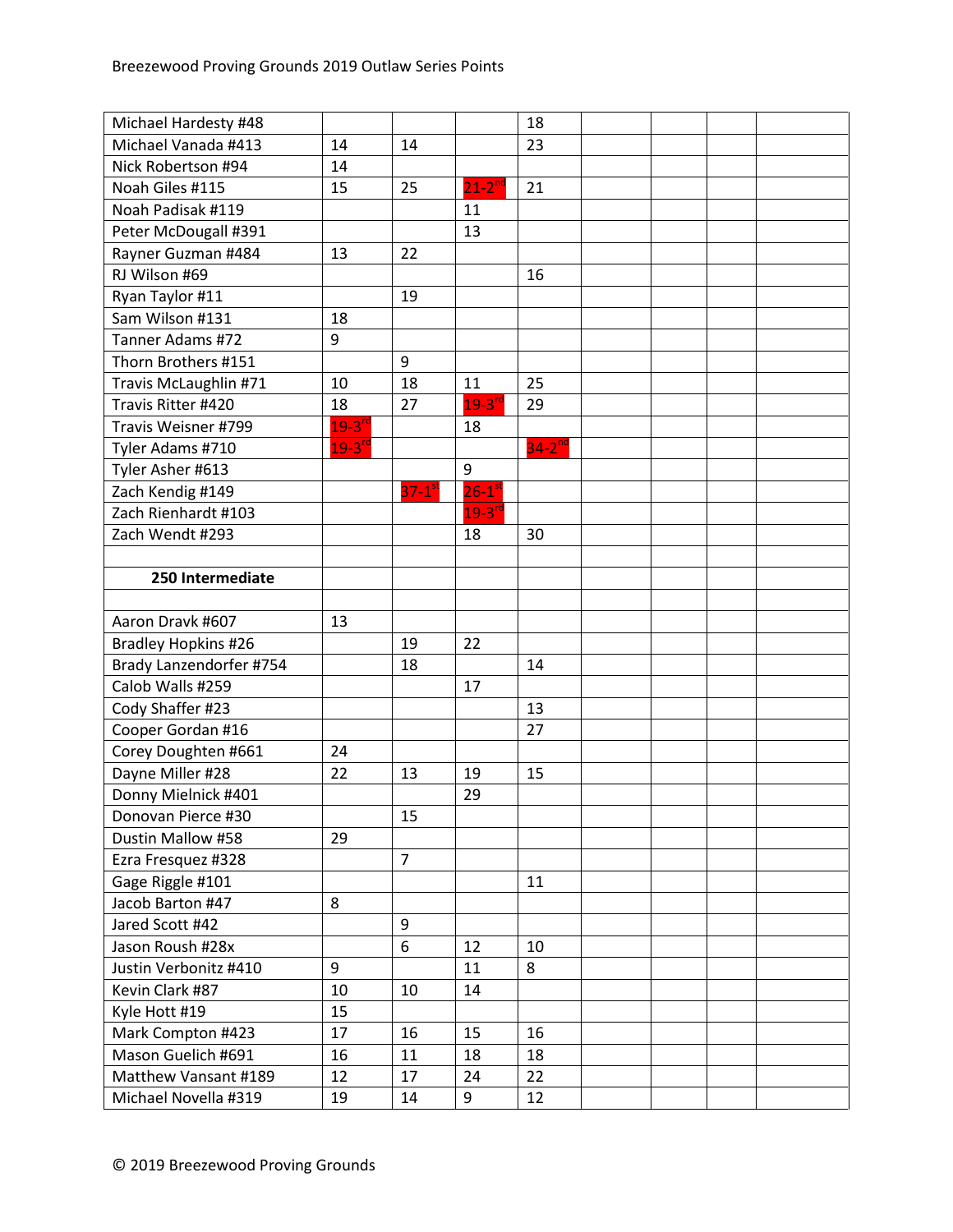| Michael Stewart #134       |                | 12             |                |                |  |  |
|----------------------------|----------------|----------------|----------------|----------------|--|--|
| Nathan Whittington #151    | 11             |                |                |                |  |  |
| Noah Hazelton #66          | 18             | 21             | 21             |                |  |  |
| Skylar Whittington #259    | 21             |                |                |                |  |  |
| Stash Breinich #158        | $\overline{7}$ | 8              | 10             | 9              |  |  |
| Tyler Helwig #13           | 20             | 26             | 20             | 20             |  |  |
| Tyler Sweigard #342        |                |                | 16             |                |  |  |
| Wyatt Everhart #510        | 14             |                |                | 17             |  |  |
| Zach Kendig #149           |                |                |                | 19             |  |  |
| Zach Wagner #90            |                |                | 13             |                |  |  |
|                            |                |                |                |                |  |  |
| 450 Intermediate           |                |                |                |                |  |  |
|                            |                |                |                |                |  |  |
| Aaron Dravk #607           | 18             |                |                |                |  |  |
| Adam Miller #57            | 19             | 16             | 19             | 21             |  |  |
| Austin Hollen #224         | 20             | 15             |                | 18             |  |  |
| Billy Rickert #391         |                | 21             |                |                |  |  |
| <b>Bradley Hopkins #26</b> |                | 17             | 20             |                |  |  |
| Brett Pochet #225          | 21             | 24             |                |                |  |  |
| Brody Shields #29          |                |                |                | 20             |  |  |
| Calob Walls #259           |                |                | 18             | 24             |  |  |
| Chucky Hropovich #09       | 9              | 10             | 9              | 8              |  |  |
| Cooper Gordan #16          |                |                |                | 19             |  |  |
| Donovan Pierce #30         |                | 19             |                |                |  |  |
| Doug Stouffer #360x        |                | 18             |                |                |  |  |
| Dustin Mallow #58          |                | 32             | 30             |                |  |  |
| Gage Riggle #101           |                |                |                | 13             |  |  |
| Garret Ward #417           |                |                | 11             | 9              |  |  |
| Hunter Hillyard #321       | 28             | 23             |                |                |  |  |
| Jake Maynard #10           |                | 14             |                | 6              |  |  |
| Jared Farneth #94          |                | 12             |                |                |  |  |
| Jarrett Bellison #613      | 12             | 20             | 14             | 22             |  |  |
| Jason Winters #27          |                |                | 23             | 16             |  |  |
| John Natalie #13           |                | 25             |                |                |  |  |
| Josh Buckner #56           | 15             | 13             | 12             | 17             |  |  |
| Josh Hurst #827            | 8              | $\overline{7}$ | $\overline{7}$ | $\overline{7}$ |  |  |
| Justin Verbonitz #410      | 11             |                | 8              | 12             |  |  |
| Kyle Hott #19              | 13             |                |                |                |  |  |
| Mason Guelich #691         | 17             | 11             | 15             | 15             |  |  |
| Matt Conaway #45           | 10             | 8              | 10             | 11             |  |  |
| Nicholas Walls #115        |                |                | 16             |                |  |  |
| Richard Amari #7           | 14             | 22             | 22             | 14             |  |  |
| Robert Schiller #3         |                |                |                | 10             |  |  |
| Seth Jarvie #x             |                |                | 25             |                |  |  |
| Skylar Whittington #259    | 23             |                |                |                |  |  |
| Travis Kibe #305           | 16             | 27             | 13             |                |  |  |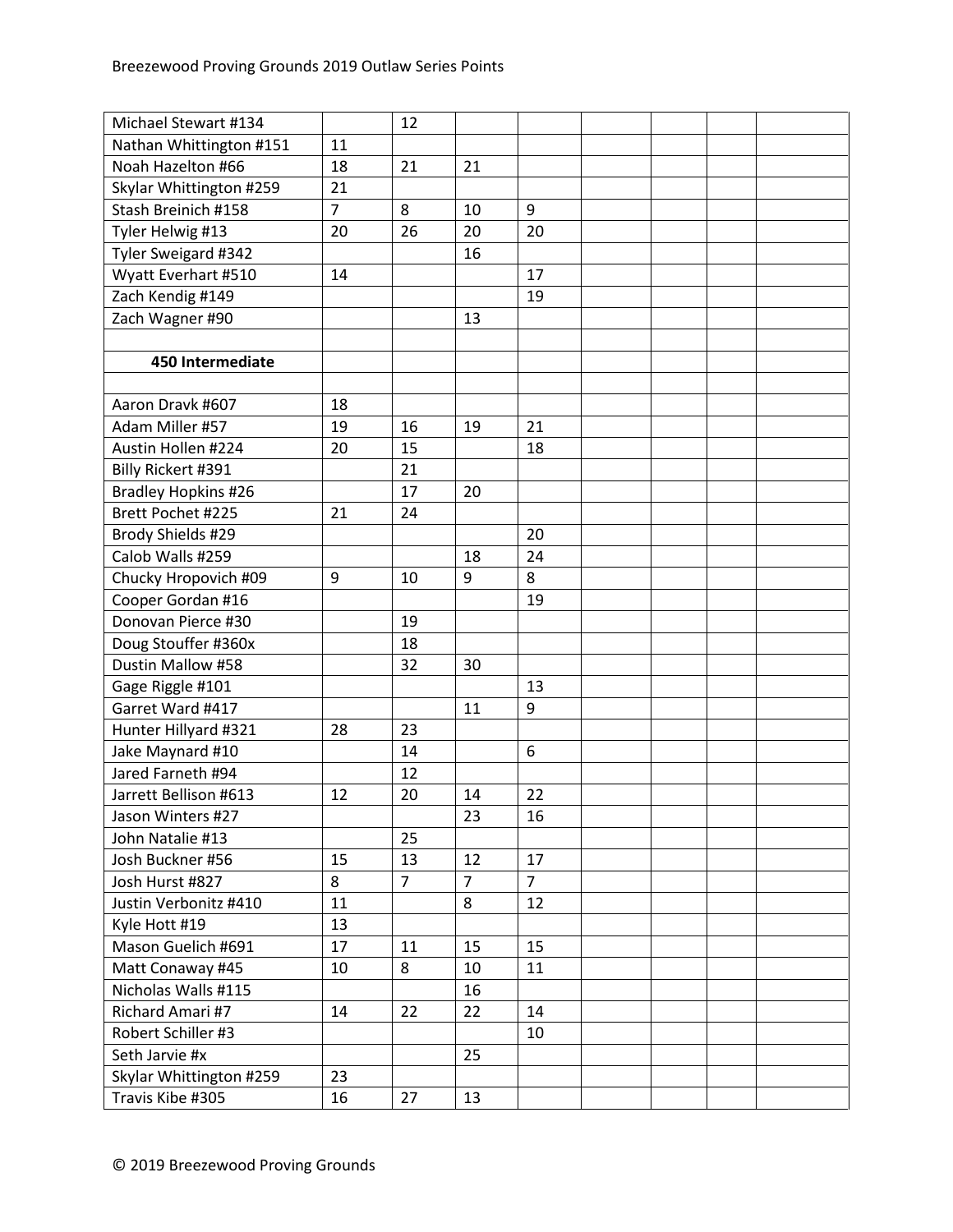| Tyler Sweigard #342<br>17                     |  |
|-----------------------------------------------|--|
|                                               |  |
| 250 Advanced                                  |  |
|                                               |  |
| Bryton Carroll #48<br>13                      |  |
| 8<br>Damon McCoy #x                           |  |
| Darrell Gress #379<br>6                       |  |
| Gauge Keith #22<br>13                         |  |
| Jacob Runkles #270<br>10                      |  |
| 6<br>Joey Deneen #22<br>8<br>13               |  |
| Max Sanford #162<br>15                        |  |
| 7<br>Noah Chambers #661                       |  |
| 6<br>Scott Clapper #680<br>8                  |  |
| Tyler Stepek #19<br>8                         |  |
|                                               |  |
| 450 Advanced                                  |  |
|                                               |  |
| 12<br>Aaron Houser #951                       |  |
| Andrew Day #94<br>8<br>11<br>12               |  |
| Billy Kibler #549<br>9                        |  |
| 17<br><b>Bryton Carroll #48</b>               |  |
| Cody Johnson #31<br>8                         |  |
| Colt Shannon #220<br>$\overline{7}$           |  |
| $\overline{7}$<br>6<br>Dale Lewis #11         |  |
| Damon McCoy #x<br>10                          |  |
| Gauge Keith #22<br>17                         |  |
| Greg Asher #413<br>9                          |  |
| Jacob Runkles #270<br>12                      |  |
| Joey Deneen #22<br>11<br>10<br>10             |  |
| $\overline{7}$<br>9<br>13<br>Josh Howser #718 |  |
| Max Sanford #162<br>14                        |  |
| Noah Chambers #661<br>10                      |  |
| 18<br>Ronnie Demorest #207                    |  |
| $\boldsymbol{9}$<br>Scott Clapper #680<br>8   |  |
| Tyler Stepek #314<br>19                       |  |
| Vincent Harrison #297<br>$\overline{7}$       |  |
| 8<br>6<br>6<br>Wyatt Johnson #124             |  |
|                                               |  |
| Vet 30 Plus                                   |  |
|                                               |  |
| Billy Kibler #549<br>31                       |  |
| Brandon Smith #142<br>15<br>20<br>16<br>17    |  |
| Chad Housel #727<br>17                        |  |
| Darrell Gress #379<br>22<br>15                |  |
| Derek Boyd #813<br>17<br>19<br>16<br>20       |  |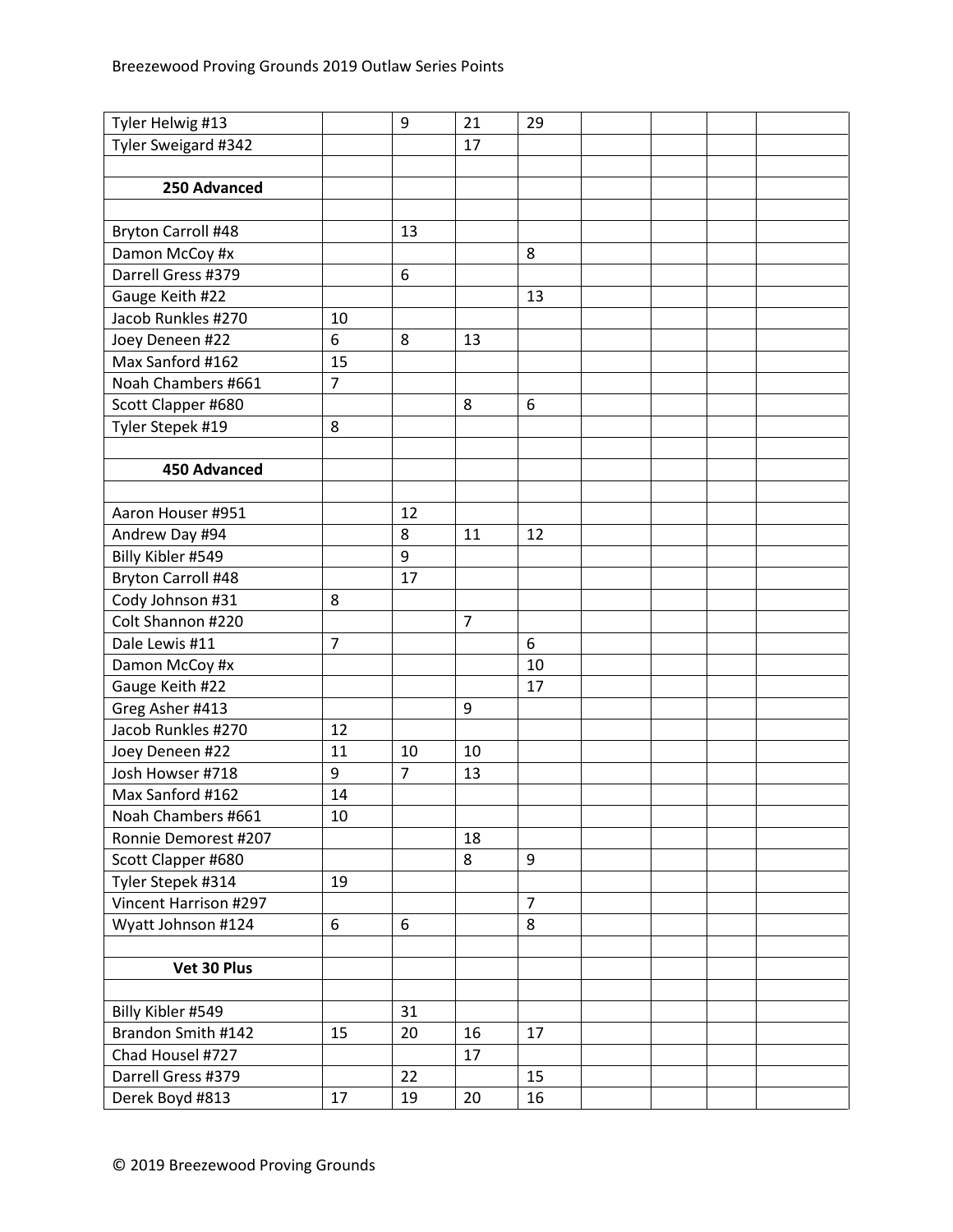| Derrick Hobbs #827     |                | 15 |    |                |  |  |
|------------------------|----------------|----|----|----------------|--|--|
| Devin Adams #710       |                |    |    | 6              |  |  |
| Donny Mielnick #401    |                |    | 21 |                |  |  |
| Doug Stouffer #360x    |                | 21 |    |                |  |  |
| Eric Kinmark #608      |                | 9  |    |                |  |  |
| Ethan Brown #215       | 16             |    |    |                |  |  |
| George Comedena #611   | 6              |    |    |                |  |  |
| Greg Lykens #04        | 25             |    |    |                |  |  |
| Jason Trevenen #74     | 14             | 16 | 18 | 12             |  |  |
| John Selby #817        |                | 23 |    |                |  |  |
| Justin Strubel #775    |                |    |    | 13             |  |  |
| Kevin Allen #427       |                |    | 12 |                |  |  |
| Kurt Karcher #495      |                | 12 |    | 9              |  |  |
| Layne Pitta #124       |                | 18 |    |                |  |  |
| Leroy Perry #4         | $\overline{7}$ |    |    |                |  |  |
| Matt Grove #472        | 13             | 11 | 13 | $\overline{7}$ |  |  |
| Michael Novella #319   | 12             |    | 19 | 14             |  |  |
| Michael Scott #223     |                | 17 |    |                |  |  |
| Michael Vanada #413    |                | 10 |    |                |  |  |
| Mike Payne #11         |                |    | 22 |                |  |  |
| Mike Seiler #412       | 8              |    |    |                |  |  |
| Nick Robertson #94     | 10             |    |    |                |  |  |
| Randy Lawson #209      | 20             | 24 | 30 | 25             |  |  |
| Rich Smith #117        |                |    |    | 11             |  |  |
| Seth Jarvie #x         |                |    | 25 |                |  |  |
| Tim Pangborn #690      |                |    |    | 10             |  |  |
| Travis Gutshall #8     | 9              | 14 |    |                |  |  |
| William Derrick #17    |                |    | 15 |                |  |  |
| Zach Coons #69         | 18             | 26 | 23 | 20             |  |  |
| Zach Kendig #149       |                |    |    | 18             |  |  |
| Zebadiah Scott #629    | 11             | 13 | 14 | 8              |  |  |
|                        |                |    |    |                |  |  |
| <b>Senior 45 Plus</b>  |                |    |    |                |  |  |
|                        |                |    |    |                |  |  |
| Bill Lauver #442       | $\overline{7}$ | 6  | 8  | 8              |  |  |
| Greg Lykens #04        | 15             | 18 | 18 | 16             |  |  |
| Jeff Shields #69       |                |    |    | 11             |  |  |
| Jody Nevling #338      |                | 11 |    |                |  |  |
| Keith Naugle #150      |                | 13 |    |                |  |  |
| Kevin Allen #427       | 10             |    | 10 |                |  |  |
| Mark Howser #117       |                |    |    | $\overline{7}$ |  |  |
| Mark Woodley #13       |                | 10 |    |                |  |  |
| Pat Sanford #162       | 6              |    |    |                |  |  |
| Paul Hrubochak #735    |                |    | 13 |                |  |  |
| Ron Adams #6           |                | 8  | 6  | 6              |  |  |
| Scoob Lanzendorfer #51 |                |    | 11 |                |  |  |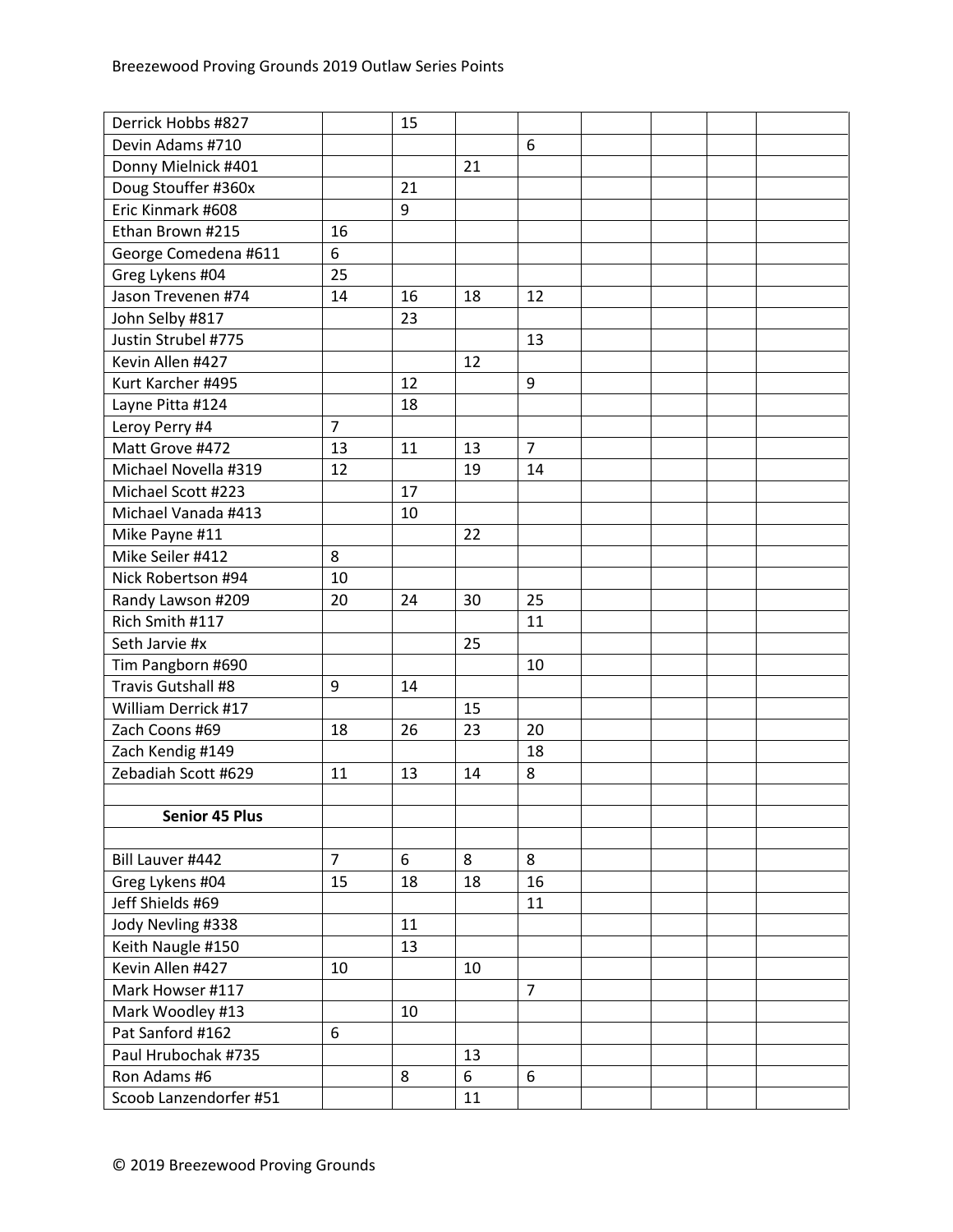| Tom Terrill #360        |                |                | $\overline{7}$ |                |  |  |
|-------------------------|----------------|----------------|----------------|----------------|--|--|
| Zebadiah Scott #629     | 8              | 9              | 9              | 9              |  |  |
|                         |                |                |                |                |  |  |
| <b>Pit Bike Open</b>    |                |                |                |                |  |  |
|                         |                |                |                |                |  |  |
| Brady Chrisko #538      |                | 6              |                |                |  |  |
| Clay Mercer #334        | 17             |                |                |                |  |  |
| Ethan Kauffman #34      |                |                |                | 12             |  |  |
| Gabriel Weicht #x       |                | $\overline{7}$ |                |                |  |  |
| Jarrett Bellison #613   | 12             |                |                |                |  |  |
| Jeffrey Bennett #17x    | 9              | 15             |                |                |  |  |
| Maddox Risbon #427      |                | 8              |                |                |  |  |
| Michael Hardesty #613   |                |                | 8              |                |  |  |
| Owen Dechene #17        | 8              |                |                |                |  |  |
| Paul Masko #153         |                |                | 6              |                |  |  |
| Richard Amari #613      |                |                |                | $\overline{7}$ |  |  |
| Shawn Weaver #31        | 20             |                | 13             |                |  |  |
| Tanner Adams #72        |                | 10             |                |                |  |  |
|                         |                |                |                |                |  |  |
| <b>QUADS</b>            |                |                |                |                |  |  |
|                         |                |                |                |                |  |  |
| Kids 50/70 Open         |                |                |                |                |  |  |
|                         |                |                |                |                |  |  |
| Bryson McGinley #x      |                | 6              |                |                |  |  |
| Carter Reese #813       |                |                | $\overline{7}$ |                |  |  |
| Jayden Shiffer #16      |                | 8              |                |                |  |  |
| Zachary Notarianni #4   |                | 13             | 12             | 11             |  |  |
|                         |                |                |                |                |  |  |
| <b>Kids 90/125 Open</b> |                |                |                |                |  |  |
|                         |                |                |                |                |  |  |
| Annabella Eichner #11   | 6              |                | 6              | 6              |  |  |
| Bryen Stringfella #7    |                | $\overline{7}$ |                |                |  |  |
| Caiden Latina #11       |                | 10             |                |                |  |  |
| Cameron Bash #36        | 9              | 20             | 12             | 18             |  |  |
| Cameron Kunkle #82      | 11             | 13             | 10             | 10             |  |  |
| Chase Barber #168       |                |                |                | $\overline{7}$ |  |  |
| Dakota Pittman #998     |                | 12             | 9              | 9              |  |  |
| Dallas Yerger #56       |                | 9              |                |                |  |  |
| Jayden Shiffer #16      | 16             |                | 17             |                |  |  |
| Jayden Shiffer #16      |                | 15             |                | 13             |  |  |
| Kelsey Stringfella #8   |                | 6              |                |                |  |  |
| Lucas Adams #10         |                | 8              | 8              | 8              |  |  |
| Teegan Kauffman #299    | 8              |                | $\overline{7}$ |                |  |  |
| TJ Roswell #5           |                | 11             |                |                |  |  |
| Wesley Franke #773      | $\overline{7}$ |                |                |                |  |  |
| Zach Notarianni #9      |                |                |                | 11             |  |  |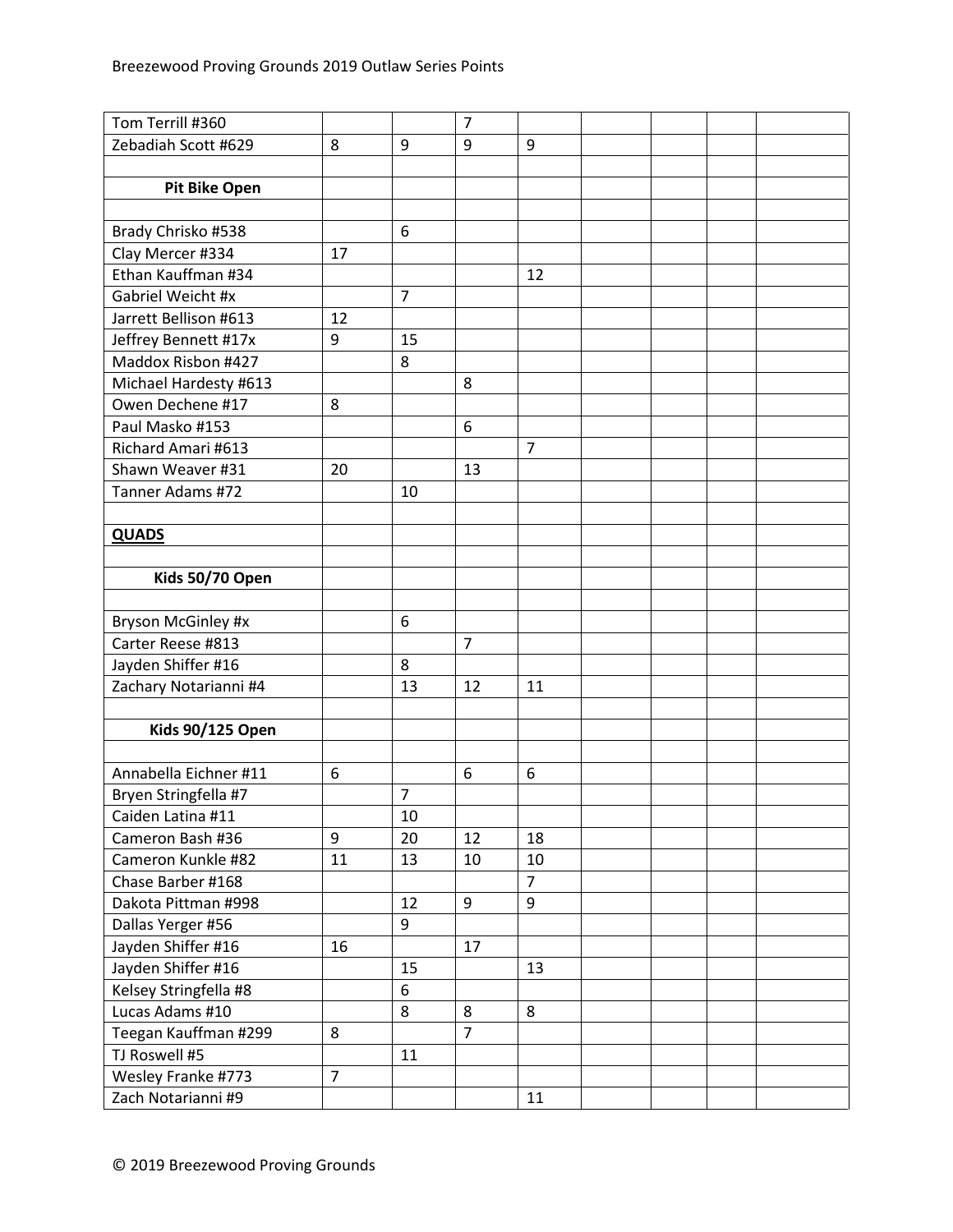| 200/300 Open          |                      |                      |                       |                      |       |                  |
|-----------------------|----------------------|----------------------|-----------------------|----------------------|-------|------------------|
|                       |                      |                      |                       |                      |       |                  |
| Campbell Thacker #131 |                      |                      |                       | 12                   |       |                  |
| Ed Steinmann #55      |                      | 6                    |                       |                      |       |                  |
| Gavin Fishel #105     |                      | 13                   |                       |                      |       |                  |
| Otis Cretin #412      | 11                   | 8                    | 11                    |                      |       |                  |
| Wyatt Reever #609     |                      |                      |                       | $\overline{7}$       |       |                  |
|                       |                      |                      |                       |                      |       |                  |
| 400 Open              |                      |                      |                       |                      |       |                  |
|                       |                      |                      |                       |                      |       |                  |
| Bill Haer #66         |                      | $\overline{7}$       |                       |                      |       |                  |
| Connor Harkabusic #8  | 9                    |                      |                       | 6                    |       |                  |
| Cooper Hustin #921    |                      |                      | 9                     |                      |       |                  |
| Corey Weaverling #119 | 16                   | 12                   | 13                    |                      |       |                  |
| Dave Keller Jr #77    | 11                   | 8                    | 10                    | 9                    |       |                  |
| Dillon Isenburg #314  |                      | 6                    | 11                    |                      |       |                  |
| DJ Bookwalter #20     |                      |                      | 15                    |                      |       |                  |
| Dustin Shelly #109    | 21                   | 17                   | 17                    | 12                   |       |                  |
| Eric Foreman #29      |                      |                      |                       | 8                    |       |                  |
| Joey Miller #818      | 13                   | 9                    |                       |                      |       |                  |
| Ken Turck #694        | 10                   |                      |                       |                      |       |                  |
| Kirby Goodwin #1230   |                      |                      |                       | $\overline{7}$       |       |                  |
| Kurt Lecorchick #715  | 12                   | 10                   | 12                    | 10                   |       |                  |
| Kyle Church #7        |                      |                      | 14                    |                      |       |                  |
| Nathan Wright #399    | 14                   |                      |                       |                      |       |                  |
| Tyler Notarianni #6   |                      |                      | 22                    | 17                   |       |                  |
|                       |                      |                      |                       |                      |       |                  |
| <b>Open Beginner</b>  |                      |                      |                       |                      |       |                  |
|                       |                      |                      |                       |                      |       |                  |
| Andrew Beaury #14     | 10                   |                      | $15-2^{nd}$           | 13                   |       |                  |
| Andrew Shatzer #04    |                      |                      |                       | $18-3$ <sup>rd</sup> |       |                  |
| Andrew Williams #724  | 13                   | 9                    |                       |                      |       |                  |
| Andy Rook #31         |                      |                      | 10                    | $20-2^{nd}$          |       |                  |
| Chase Fetterman #82   |                      | 8                    |                       |                      |       |                  |
| Clayton Moyer #120    |                      |                      |                       | 6                    |       |                  |
| Collin Butts #823     | 12                   | $18-1$ <sup>st</sup> | $12 - 3$ <sup>n</sup> | 14                   |       |                  |
| Curtis Zuk #28        | 6                    |                      |                       | 10                   |       |                  |
| Dana Ketchum #193     |                      | $11-3$ <sup>rd</sup> | $14-2^{nd}$           | $25-1$ <sup>st</sup> | ----- | <b>Bump to B</b> |
| Daulton Wilson #9H    | 8                    | $\overline{7}$       | 8                     |                      |       |                  |
| Jacob Leland #67      |                      | 6                    | 9                     |                      |       |                  |
| Joey Miller #818      |                      |                      |                       | 9                    |       |                  |
| Jordan Short #58      |                      |                      | 11                    |                      |       |                  |
| JR Rinehart #10       | $16-3$ <sup>rd</sup> |                      |                       |                      |       |                  |
| Kenny Simmons #921    |                      | $\overline{7}$       |                       |                      |       |                  |
| Klayton Barndt #84    |                      | 10                   | $20-1$ <sup>st</sup>  | 8                    |       |                  |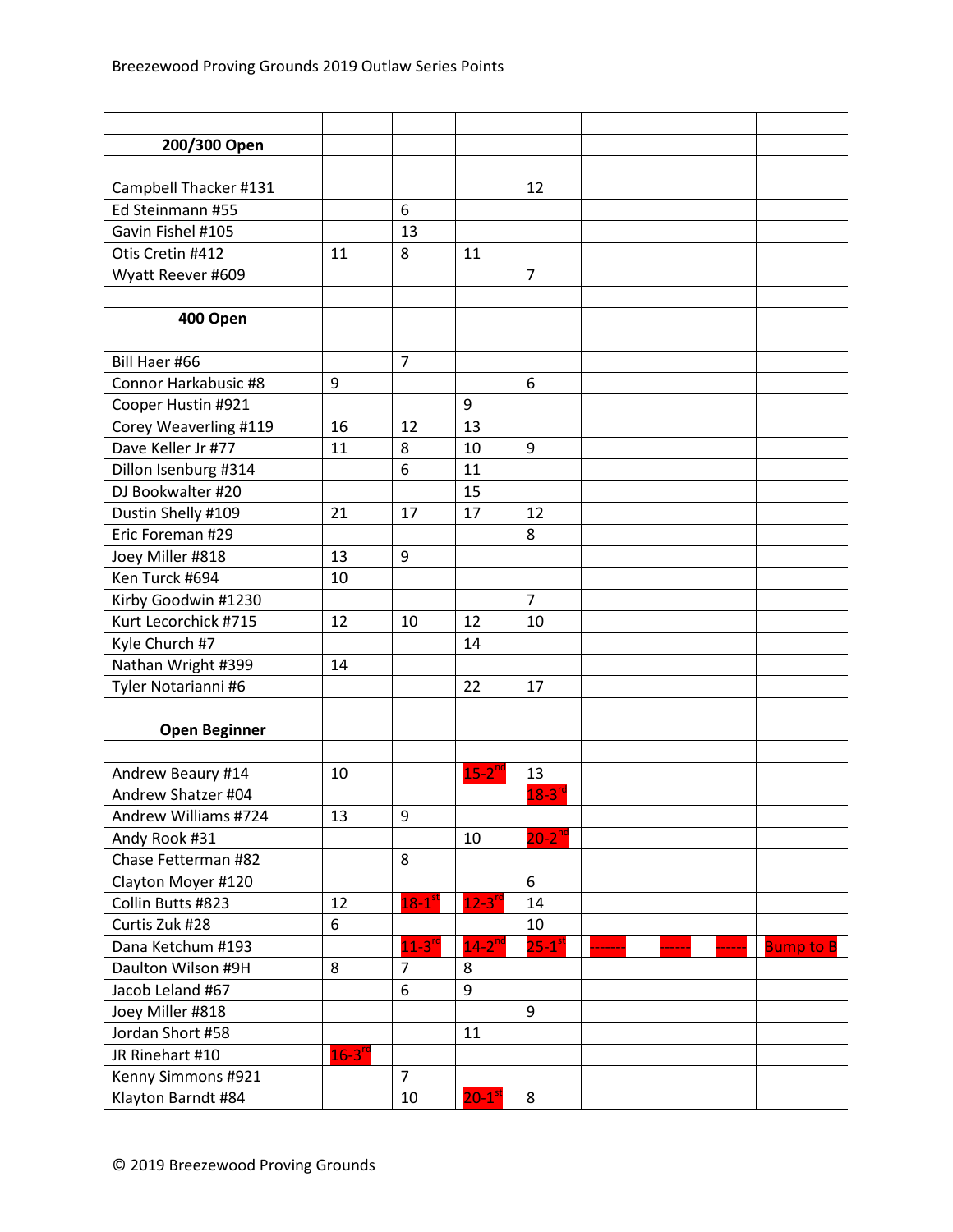| Kyle Hardman #987      | 11                   | 10                   | 8                   | 15             |  |                  |
|------------------------|----------------------|----------------------|---------------------|----------------|--|------------------|
| Nathan Shank #625      | 9                    | 9                    | 9                   | 11             |  |                  |
| Nathaniel Yeager #515  |                      |                      |                     | $\overline{7}$ |  |                  |
| Noah Marrone #22       | $23-1$ <sup>st</sup> | 8                    |                     |                |  |                  |
| Robert Steel #13B      | 14                   | $13-2$ <sup>nd</sup> | $\overline{7}$      |                |  |                  |
| Roger Escalante #046   | $\overline{7}$       |                      |                     |                |  |                  |
| Rusty Morder #920      |                      | $11-3$ <sup>rc</sup> |                     |                |  |                  |
| Timothy Welcomer #407  |                      |                      | $\overline{7}$      |                |  |                  |
| Troy Lewis #61         |                      |                      | 12                  | 17             |  |                  |
| <b>Tyler Marlin #1</b> | $18-2^{nd}$          | $18-1$ <sup>st</sup> | $19-1$ <sup>s</sup> |                |  | <b>Bump to B</b> |
| Tyler Wildsmith #918   |                      | $13-2$ <sup>nd</sup> | $13 - 3^{r}$        |                |  |                  |
| Zachery Christ #517    | 15                   |                      | 10                  | 16             |  |                  |
| Zack Davies #3         |                      |                      | 11                  |                |  |                  |
|                        |                      |                      |                     |                |  |                  |
| Open Intermediate      |                      |                      |                     |                |  |                  |
|                        |                      |                      |                     |                |  |                  |
| Brandon Elliot #088    |                      |                      |                     | 9              |  |                  |
| Brett Pochet #225      |                      | 16                   | $\overline{7}$      | 22             |  |                  |
| Cole Wertz #21         |                      | 10                   |                     |                |  |                  |
| Corey Weaverling #119  |                      | 19                   | 9                   |                |  |                  |
| Devin Baker #11        | 23                   |                      | 14                  | 8              |  |                  |
| DJ Bookwalter #89      | 12                   |                      | 22                  |                |  |                  |
| Dustin Rook #14        |                      |                      |                     | 10             |  |                  |
| Dylan Aungst #151      |                      |                      |                     | 14             |  |                  |
| Gabe Lukasik #117      | 13                   | 24                   | 12                  | 13             |  |                  |
| Jacob Ryan #75         | 11                   |                      |                     |                |  |                  |
| Jaryd Griffie #919     |                      |                      | 17                  | 15             |  |                  |
| John Wiesheier #524    | 15                   | 14                   | 8                   | 12             |  |                  |
| Kaden Gingras #003     |                      | 17                   |                     | $\overline{7}$ |  |                  |
| Mikel Weaber #581      |                      | 11                   |                     |                |  |                  |
| Nick Tuski #699        |                      |                      | 13                  |                |  |                  |
| Steven Muth #918       | 14                   | 15                   |                     |                |  |                  |
| Taylor Smith #412      | 16                   | 12                   | 15                  |                |  |                  |
| TJ Notarianni #6       |                      |                      | 11                  |                |  |                  |
| Tyler Notarianni #4    |                      | 9                    | 10                  | 17             |  |                  |
| Tyler Smith #15        | 18                   | 8                    |                     | 11             |  |                  |
| Tyler Wildsmith #515   |                      |                      |                     | 6              |  |                  |
| William Spatz #04      | 10                   | 13                   | 6                   |                |  |                  |
|                        |                      |                      |                     |                |  |                  |
| <b>Open Advanced</b>   |                      |                      |                     |                |  |                  |
|                        |                      |                      |                     |                |  |                  |
| Adam Whary #512        | 6                    |                      |                     | $6\,$          |  |                  |
| Brock Jumper #112      | 9                    |                      |                     |                |  |                  |
| Chris Walls #13        |                      |                      | 6                   |                |  |                  |
| Dayton Buhrman #56     | 8                    |                      |                     |                |  |                  |
| Ian Tolbert #521       |                      | 6                    | $\overline{7}$      |                |  |                  |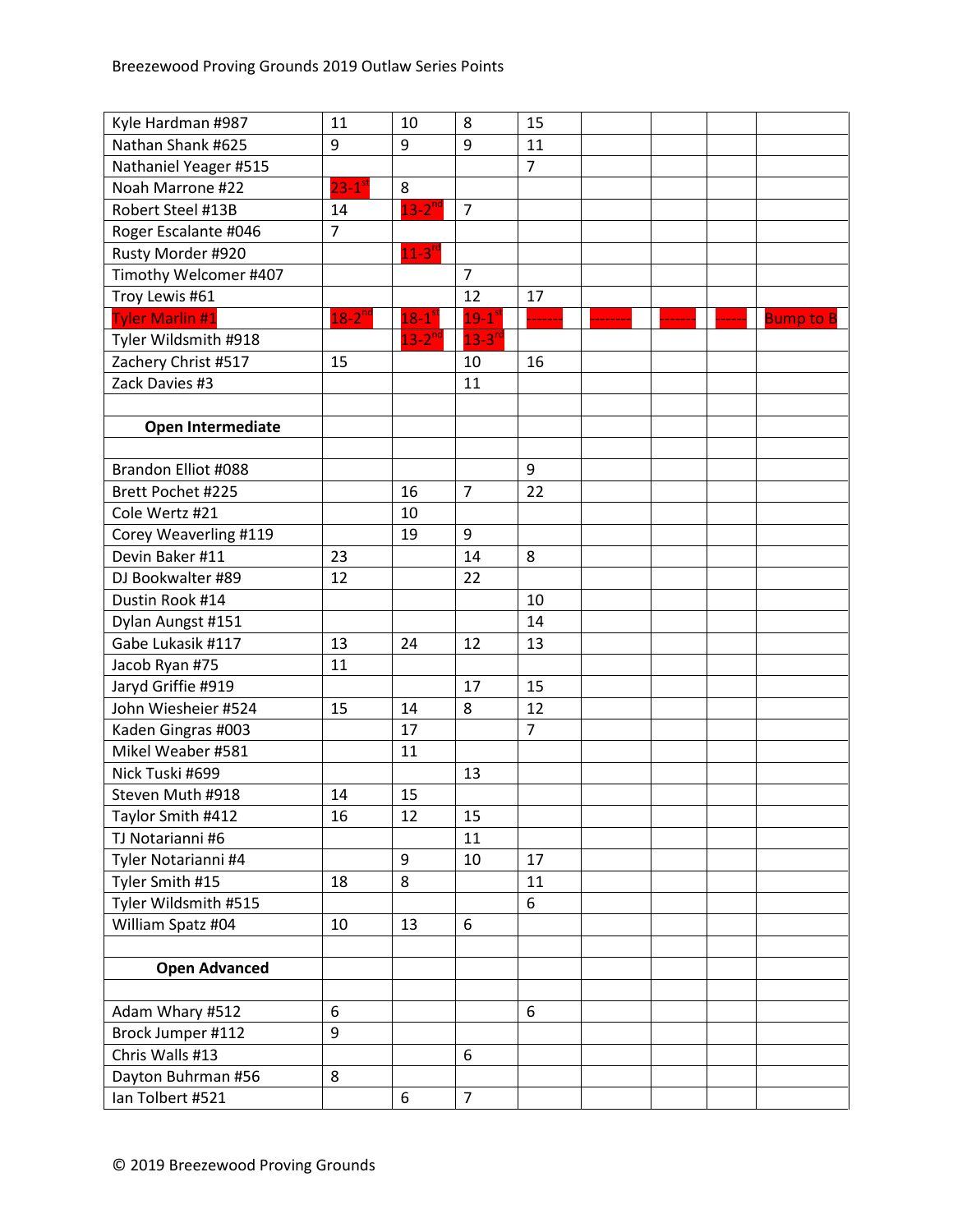| John Natalie #13      |                | 17             |                |                  |  |  |
|-----------------------|----------------|----------------|----------------|------------------|--|--|
| Justin Feight #297    | 10             | 10             | 10             | $\overline{7}$   |  |  |
| Luke Haberlein #434   | $\overline{7}$ | $\overline{7}$ |                | 9                |  |  |
| Tim Notarianni #4     |                | 8              | 8              | 8                |  |  |
| Tommy Fink #133       |                |                |                | 10               |  |  |
| Trevor Bulger #4      | 12             | 9              |                | 12               |  |  |
| Ty Gehman #113        | 17             | 12             | 15             | 17               |  |  |
|                       |                |                |                |                  |  |  |
| <b>Women Open</b>     |                |                |                |                  |  |  |
|                       |                |                |                |                  |  |  |
| Ashley Tolbert #610   |                | 9              | $\overline{7}$ |                  |  |  |
| Breanna Savage #104   |                | 15             | 13             | 9                |  |  |
| Chloe Sanner #111     |                | 12             | 10             |                  |  |  |
| Courtney Caldwell #43 |                | 18             |                |                  |  |  |
| Destiny Boden #13B    |                |                | 8              | 12               |  |  |
| Felecha Dashem #118   | $\overline{7}$ |                | 9              | 8                |  |  |
| Holly Carroll #595    | 11             | 23             | 15             | 14               |  |  |
| Jordan Kunkle #00     | 6              | 10             | 6              | $\overline{7}$   |  |  |
| Maddie Hill #202      | 9              | 16             | 12             | 10               |  |  |
| Rebecca Rodriguez #27 |                | 13             |                |                  |  |  |
| Regina Swinger #3     |                | $\overline{7}$ |                |                  |  |  |
| Sam Flack #762        |                | 8              |                |                  |  |  |
| Shelby Cobrando #55   | 16             | 11             | 20             | 19               |  |  |
| Tabby Krone #4        | 8              | 14             | 11             | 11               |  |  |
|                       |                |                |                |                  |  |  |
|                       |                |                |                |                  |  |  |
| Vet 30 Plus           |                |                |                |                  |  |  |
|                       |                |                |                |                  |  |  |
| Ashley Imler #6       | 16             | 15             | 14             | 14               |  |  |
| Bill Haer #66         | 11             | 9              | 9              | $\overline{7}$   |  |  |
| Daryl Rhine #45       | 12             | 14             | 12             | 13               |  |  |
| Dave Keller Jr #77    | 10             |                | 8              | $\boldsymbol{9}$ |  |  |
| David Savage #104     | 14             | $\overline{7}$ | 11             | 11               |  |  |
| Dustin Shelly #109    | 7              | 17             | $\overline{7}$ | 15               |  |  |
| Howard Dashem #629    | 8              | 8              | 6              | 8                |  |  |
| Ian Smith #171        |                | 20             |                |                  |  |  |
| Ian Tolbert #521      |                | 25             | 23             | 22               |  |  |
| Jake Harmon #419      |                | 16             | 15             | 17               |  |  |
| James Marrone #76     | 15             | 12             | 13             | 12               |  |  |
| Joe Miller #818       |                | 10             | 10             |                  |  |  |
| John Shank #820       | 13             | 11             | 16             |                  |  |  |
| Josh Costaldo #587    | 18             | 13             |                | 10               |  |  |
| Lucas Smith #27       |                |                | 18             |                  |  |  |
| Roger Escalante #046  | 9              |                |                |                  |  |  |
| Tyler Smith #15       | 23             | 18             |                |                  |  |  |
|                       |                |                |                |                  |  |  |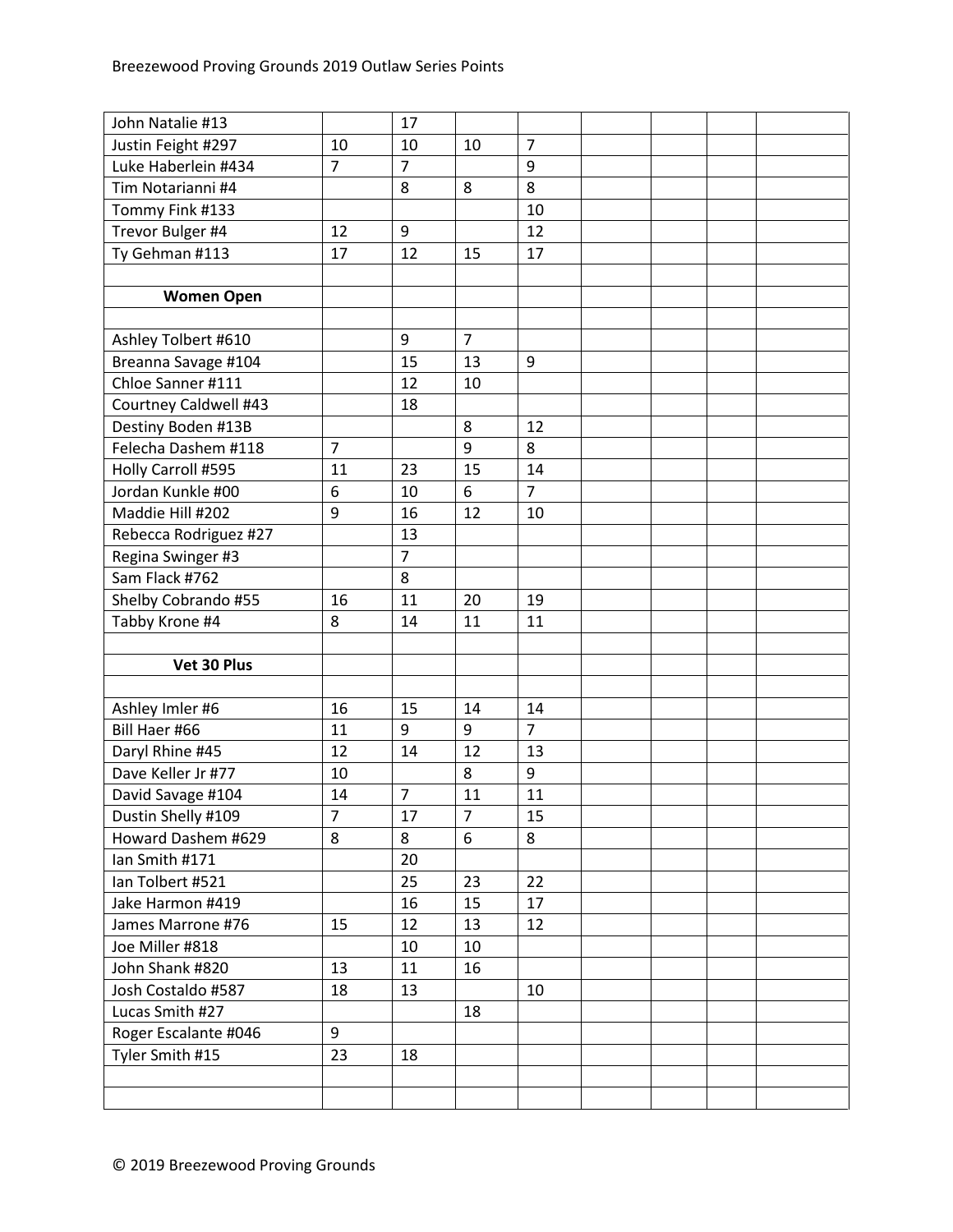| <b>Trophy Open</b>    |                 |                 |                 |                 |  |  |
|-----------------------|-----------------|-----------------|-----------------|-----------------|--|--|
|                       |                 |                 |                 |                 |  |  |
| Collin Butts #823     |                 |                 |                 | 6 <sup>th</sup> |  |  |
| Dylan Aungst #151     |                 |                 |                 | 3 <sup>rd</sup> |  |  |
| lan Tolbert #521      |                 |                 |                 | 1 <sup>st</sup> |  |  |
| Jacob Ryan #75        | 1 <sup>st</sup> |                 |                 | 2 <sup>nd</sup> |  |  |
| John Schmidt #418     |                 | 3 <sup>rd</sup> |                 |                 |  |  |
| Jon Blemler #326      |                 |                 | 1 <sup>st</sup> |                 |  |  |
| Josh Castaldo #587    |                 | 2 <sup>nd</sup> |                 | 7 <sup>th</sup> |  |  |
| Nathan Wright #399    | 2 <sup>nd</sup> |                 |                 |                 |  |  |
| Nathaniel Yeager #515 |                 |                 | 6 <sup>th</sup> |                 |  |  |
| Paul Morelli #77      |                 | 1 <sup>st</sup> | 3 <sup>rd</sup> |                 |  |  |
| Paul Savino #418      |                 |                 | 5 <sup>th</sup> | 5 <sup>th</sup> |  |  |
| Taylor Smith #412     |                 |                 | 4 <sup>th</sup> |                 |  |  |
| Troy Lewis #61        |                 |                 | $2^{nd}$        | 4 <sup>th</sup> |  |  |
|                       |                 |                 |                 |                 |  |  |
| <b>TRIKES</b>         |                 |                 |                 |                 |  |  |
|                       |                 |                 |                 |                 |  |  |
| 2 Stroke Open         |                 |                 |                 |                 |  |  |
|                       |                 |                 |                 |                 |  |  |
| Bryan Ditch #97       | 17              |                 |                 |                 |  |  |
| Dalton Gish #444      | $\overline{7}$  |                 |                 | 12              |  |  |
| Dave Swinger #520     | 22              |                 | 13              | 11              |  |  |
| George Hodges #510    |                 |                 | 9               |                 |  |  |
| Isaiah Marker #12     | 13              |                 |                 | 9               |  |  |
| Joe Day #913          | 6               |                 |                 |                 |  |  |
| John Fowler #72       |                 |                 | 11              |                 |  |  |
| John Souto #316       | 11              |                 | 14              | 10              |  |  |
| Mark Rich #133        | 8               |                 |                 |                 |  |  |
| Nathan Berkheiser #37 |                 |                 | 8               |                 |  |  |
| Nick Day #86          | 10              |                 |                 |                 |  |  |
| Ray Eldridge #747     | 12              |                 | 12              |                 |  |  |
| Regina Swinger #3     | 9               |                 | $\overline{7}$  | 6               |  |  |
| Sam Harkabusic #7     | 14              |                 | 16              | 14              |  |  |
| Ted Trey #9           |                 |                 | 10              |                 |  |  |
| Tom Fox #68           |                 |                 |                 | $\overline{7}$  |  |  |
| Wyatt Watson #69      |                 |                 |                 | 8               |  |  |
| Zachery Howard #249   | 15              |                 | 21              | 19              |  |  |
|                       |                 |                 |                 |                 |  |  |
| 4 Stroke Open         |                 |                 |                 |                 |  |  |
|                       |                 |                 |                 |                 |  |  |
| Bryan Ditch #97       | 17              |                 | 13              | 12              |  |  |
| Ed Steinmann #55      |                 |                 |                 | 6               |  |  |
| Gavin Hoffman #50     | 12              |                 |                 |                 |  |  |
| Isaiah Marker #12     |                 |                 |                 | 9               |  |  |
| John Souto #316       | 14              |                 | $\bf 8$         | 8               |  |  |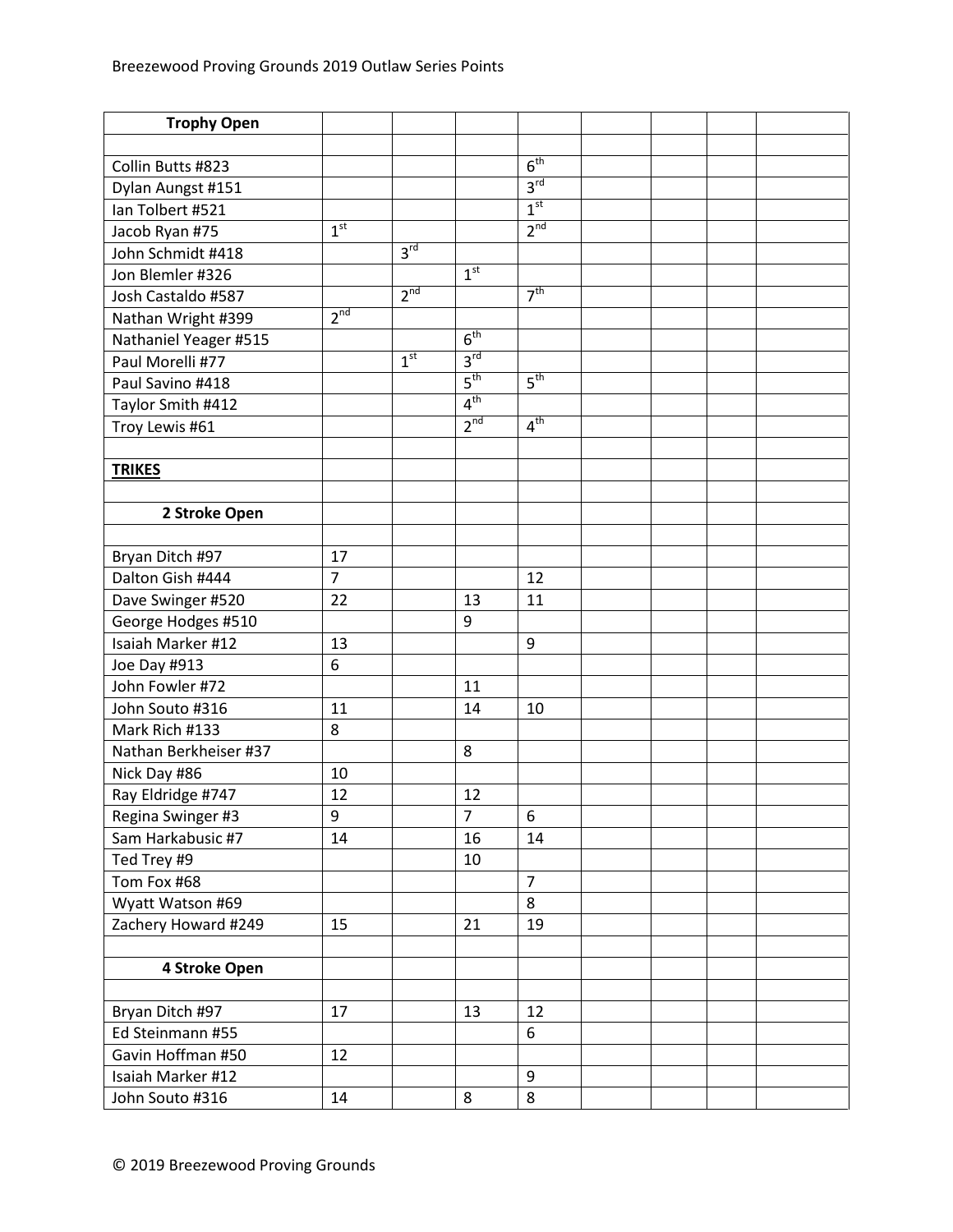| Lee Marker #5         | 19              |                | 14              |  |  |
|-----------------------|-----------------|----------------|-----------------|--|--|
| Matt Plevel #323      | 10              |                |                 |  |  |
| Nathan Mellon #36     | 13              | 10             | $\overline{7}$  |  |  |
| Ross Massa #39        | 15              | 9              |                 |  |  |
| Ruston Renn #69       | 16              | 11             | 11              |  |  |
| Sean Ridgway #314     | 24              | 18             | 19              |  |  |
| Terry Schmelze #777   | 11              |                |                 |  |  |
| Tim Michaels #50      | 9               |                |                 |  |  |
| Tom Fox #68           |                 | 6              |                 |  |  |
| Wyatt Watson #69      |                 | $\overline{7}$ |                 |  |  |
| Zachery Howard #149   |                 |                | 10              |  |  |
|                       |                 |                |                 |  |  |
| <b>Women Open</b>     |                 |                |                 |  |  |
|                       |                 |                |                 |  |  |
| Ashley Imler #314     |                 | 15             | 13              |  |  |
| Kait Jacoby #414      | 8               | $\overline{7}$ |                 |  |  |
| Megan Fox #86         |                 | 6              |                 |  |  |
| Regina Swinger #3     | 13              | 10             | 6               |  |  |
| Sam Flack #762        | 6               | 8              | 8               |  |  |
|                       |                 |                |                 |  |  |
| <b>Kids Open</b>      |                 |                |                 |  |  |
|                       |                 |                |                 |  |  |
| Fred Day #5           | $\overline{7}$  |                |                 |  |  |
| Max Mortellite #621   | 9               | 12             |                 |  |  |
| Raymond Eldridge #95  | 8               | $\overline{7}$ |                 |  |  |
| Riley Tolar #625      | 6               |                |                 |  |  |
| Wesley Franke #773    | 11              |                |                 |  |  |
| Wilson Moraer #25     | 16              |                | 11              |  |  |
|                       |                 |                |                 |  |  |
| <b>Hard Tail Open</b> |                 |                |                 |  |  |
|                       |                 |                |                 |  |  |
| Brad Waddell #714     | 11              |                | 8               |  |  |
| Dakota Cann #713      | 10              |                |                 |  |  |
| Gary Tolar #869       | 6               | 6              |                 |  |  |
| Gavin Hoffman #47     | 14              |                |                 |  |  |
| John Souto #316       | 19              | 13             | 13              |  |  |
| Nathan Mellon #36     | 8               |                |                 |  |  |
| Steve Downs #68       | $\overline{7}$  |                |                 |  |  |
| Terry Schmelzle #T1   | 9               |                |                 |  |  |
| Wyatt Watson #69      | 12              | 8              | $6\,$           |  |  |
|                       |                 |                |                 |  |  |
|                       |                 |                |                 |  |  |
| <b>Open Money</b>     |                 |                |                 |  |  |
|                       |                 |                |                 |  |  |
| Dalton Gish #444      | 1 <sup>st</sup> |                | 2 <sup>nd</sup> |  |  |
| Dave Swinger #520     | 4 <sup>th</sup> |                | 4 <sup>th</sup> |  |  |
|                       |                 |                |                 |  |  |